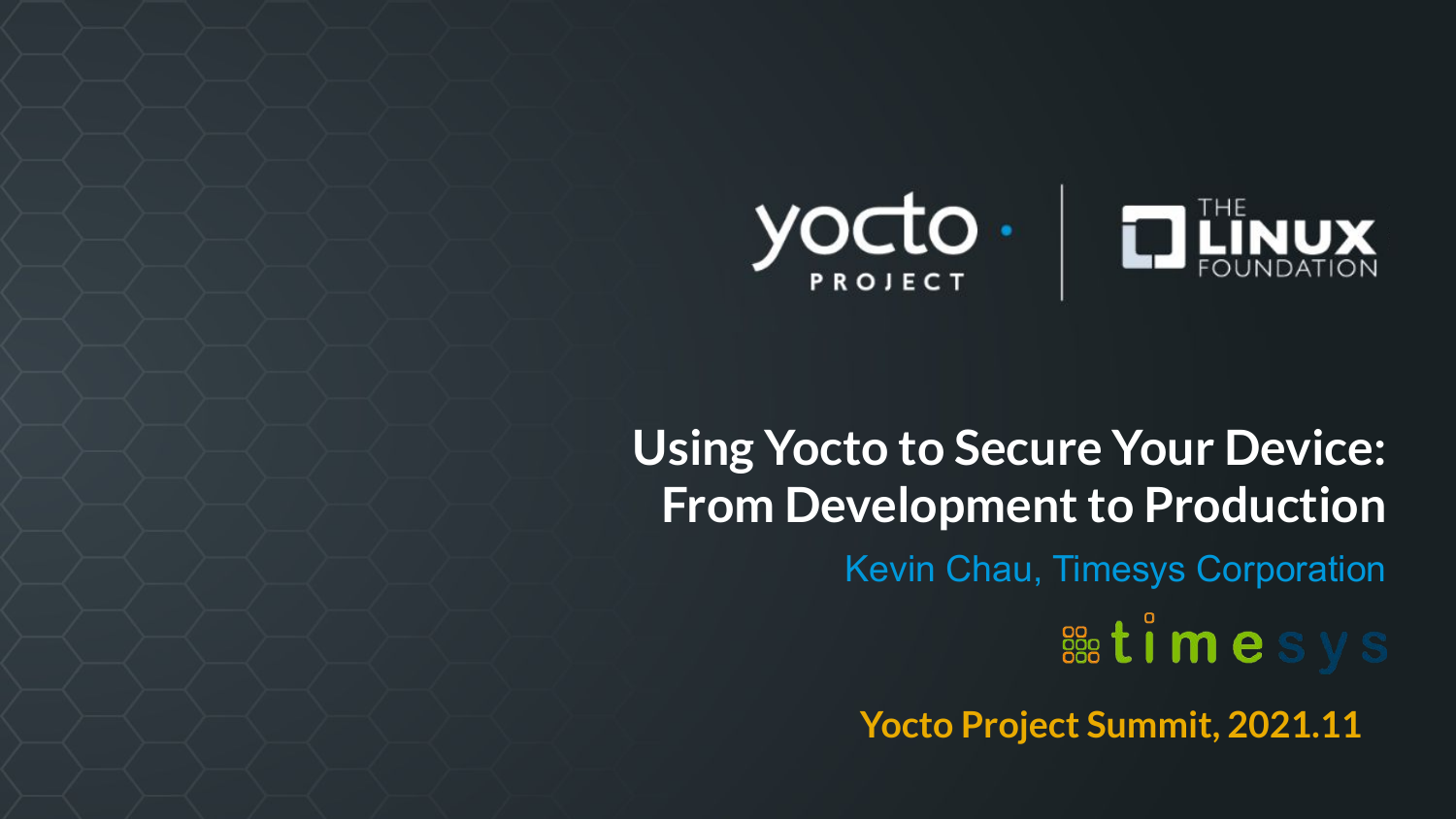# **Overview: Security in Stages**

- **● Early Development Analysis**
	- Threat Modelling
- **● Pre-production**
	- Integrating Security
	- Supporting Infrastructure
- **● Production and Ongoing Support**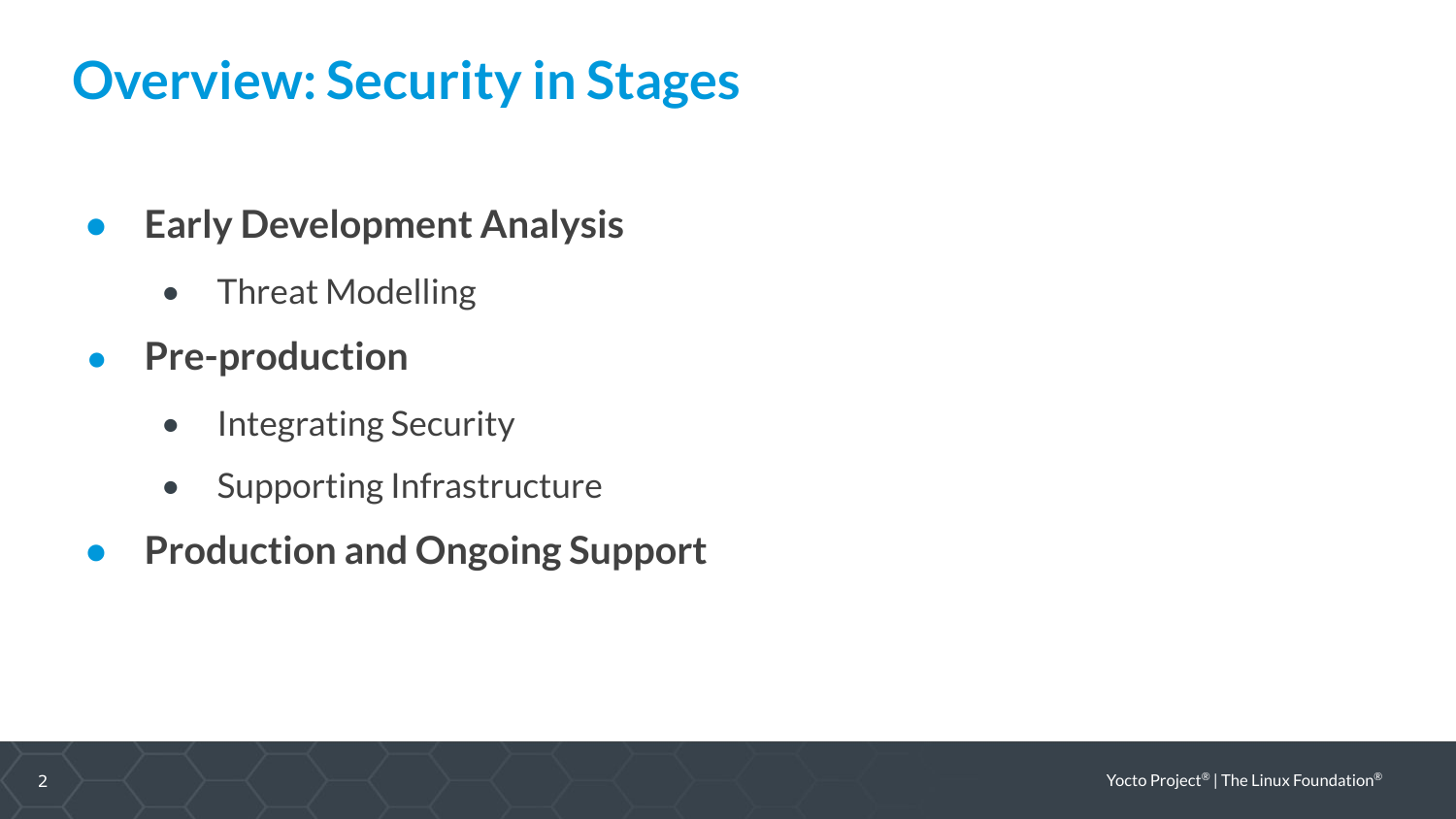# **Overview: Security in Stages**

- **● Early Development Analysis**
	- **○ Threat Modelling**
- **● Pre-production**
	- Integrating Security
	- Supporting Infrastructure
- **● Production and Ongoing Support**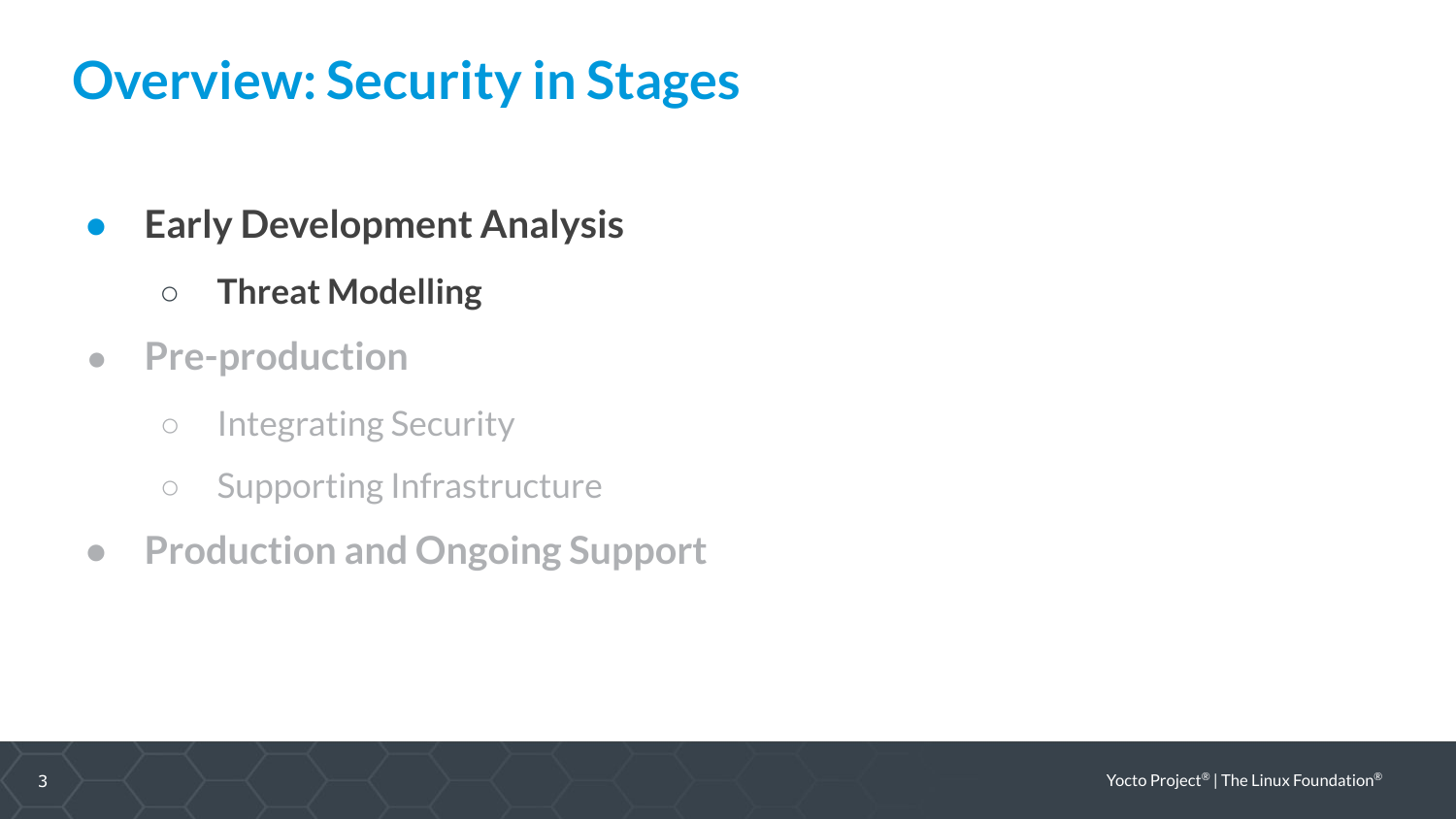# **Threat Modelling**

**Lots of different modelling methods available:**

- **• STRIDE**
- **• DREAD**
- **• OWASP**
- **• PASTA**

**Scope is important, what is critical for protection?**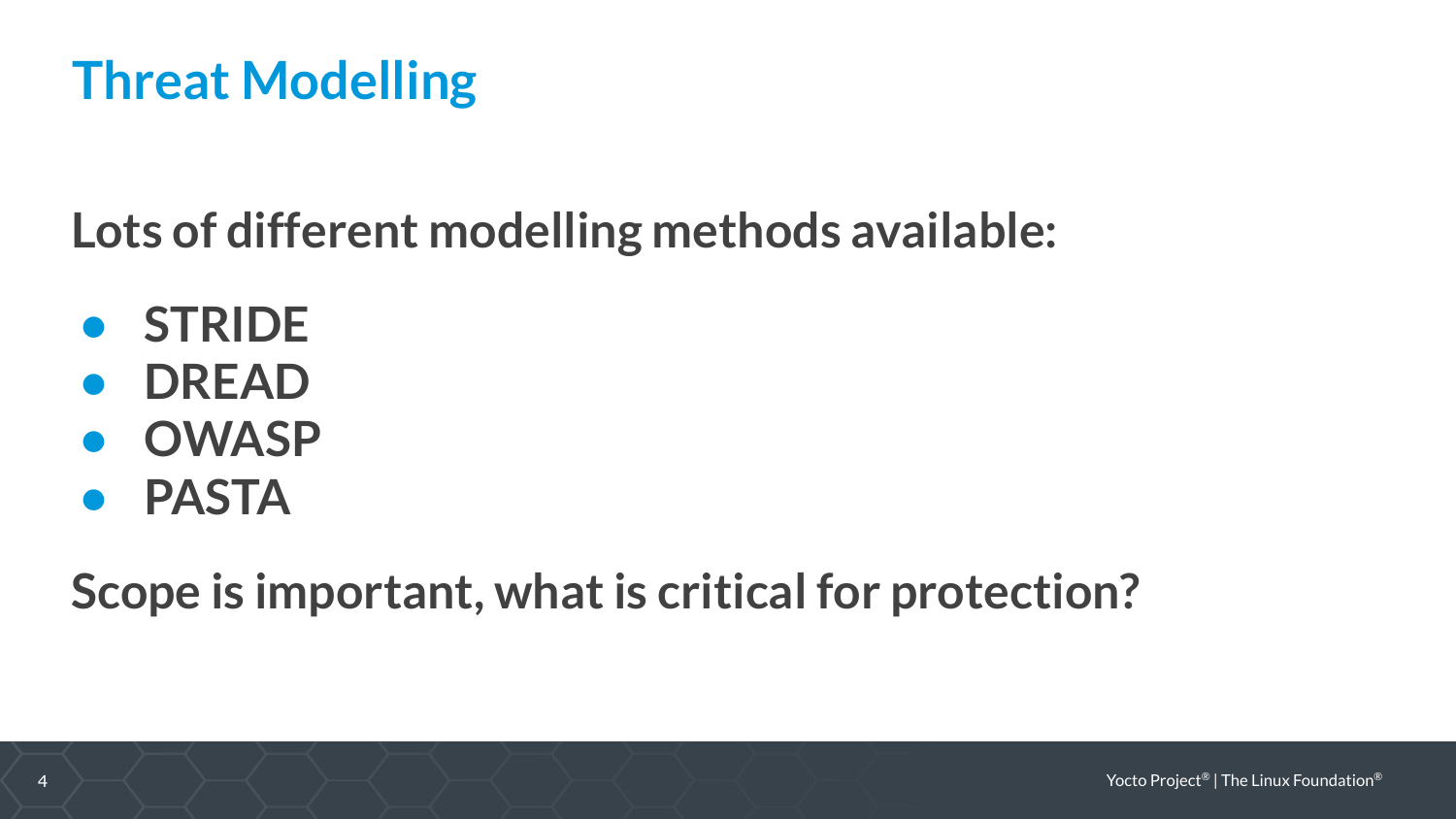#### **STRIDE**

- **• Spoofing**
- **• Tampering**
- **• Repudiation**
- **• Information Disclosure**
- **• Denial of Service**
- **• Elevation of Privilege**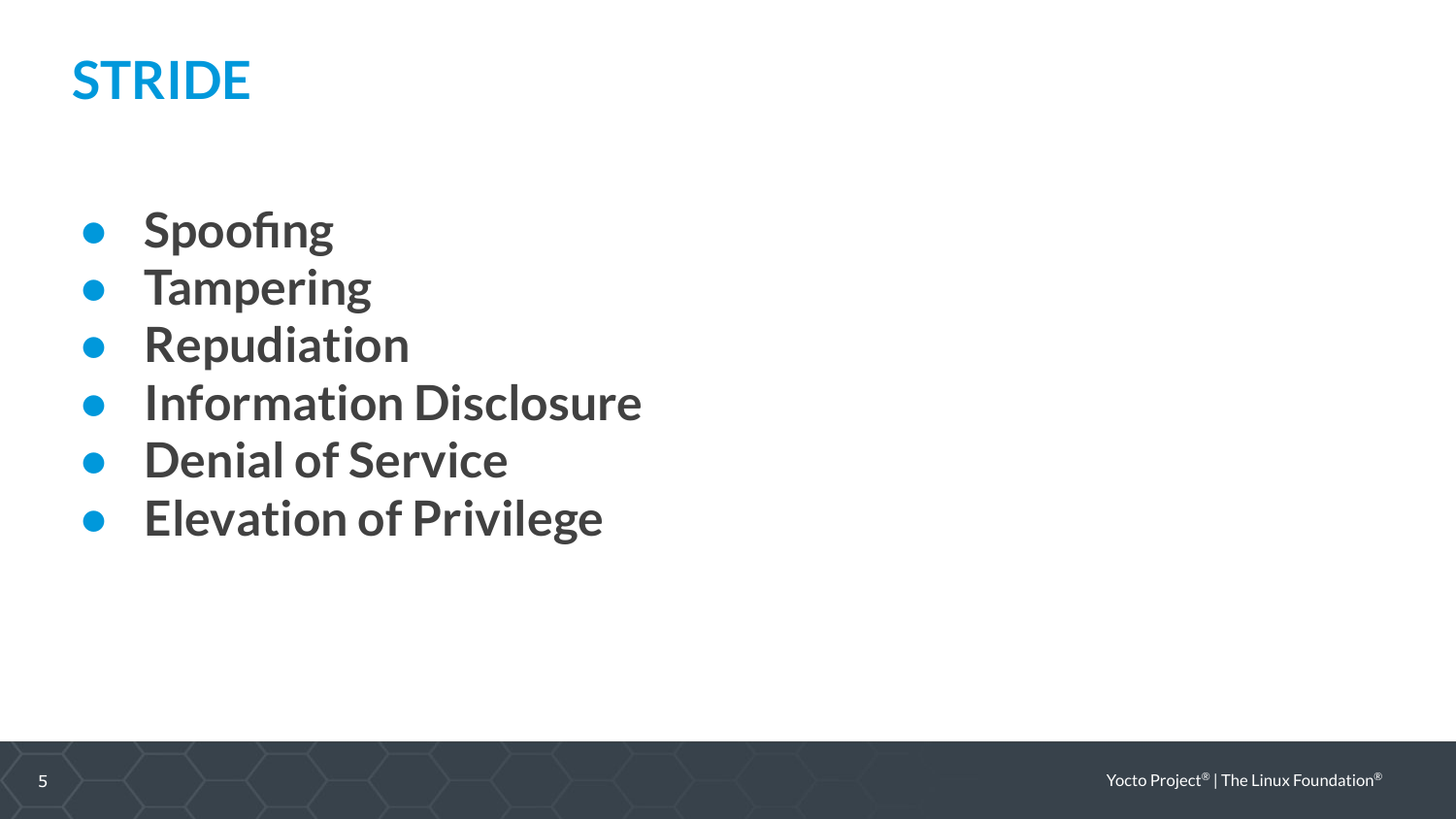# **STRIDE: A Simplified Example**

- **• Spoofing**
- **• Tampering**
- **• Repudiation**
- **• Information Disclosure**
- **• Denial of Service**

**• Elevation of Privilege**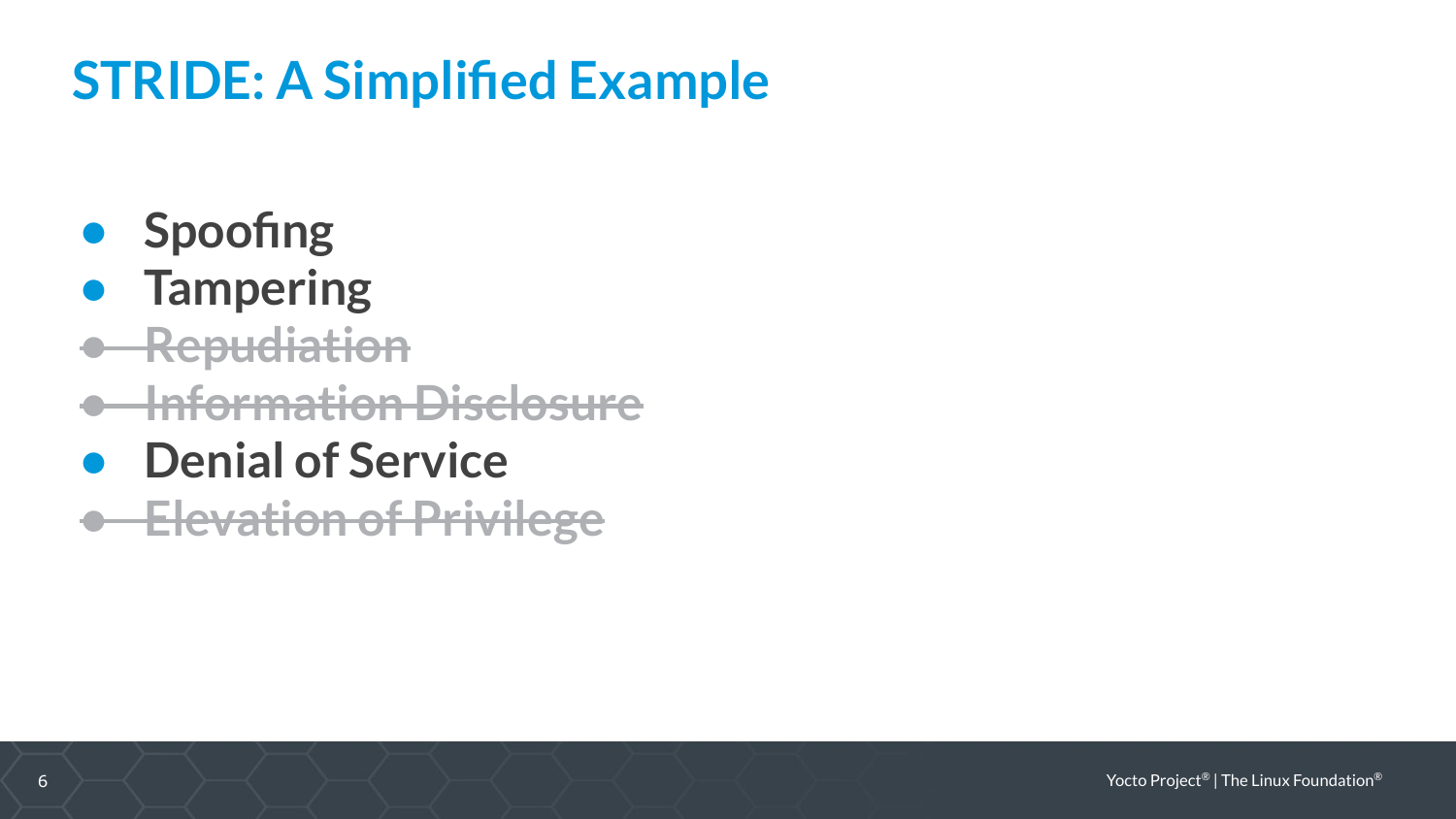# **Spoofing/Tampering: Concerns**

- **• What are we concerned about in the Yocto software ecosystem?**
	- Authenticity We pull from online repositories; want to make sure that we don't pull from bad actors
	- Repeatability At some point, we want whatever we pull from upstream to always be the same; AUTOREV is a particular concern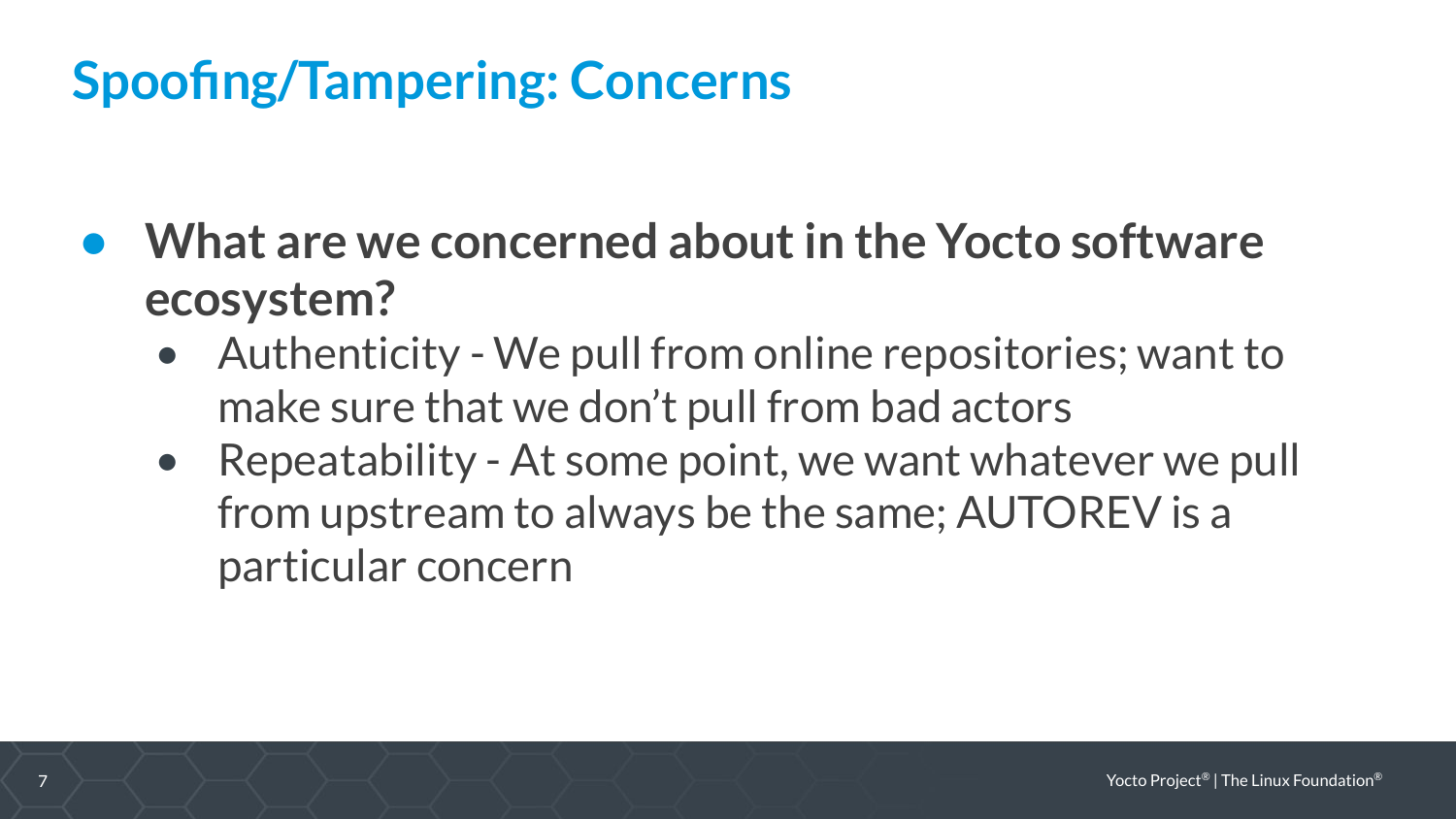#### **Denial of Service: Concerns**

- If upstream servers go down, we don't want that to prevent us from building an image for a release
	- More malicious: DDoS attack against your organization or one of the key software sources necessary for your build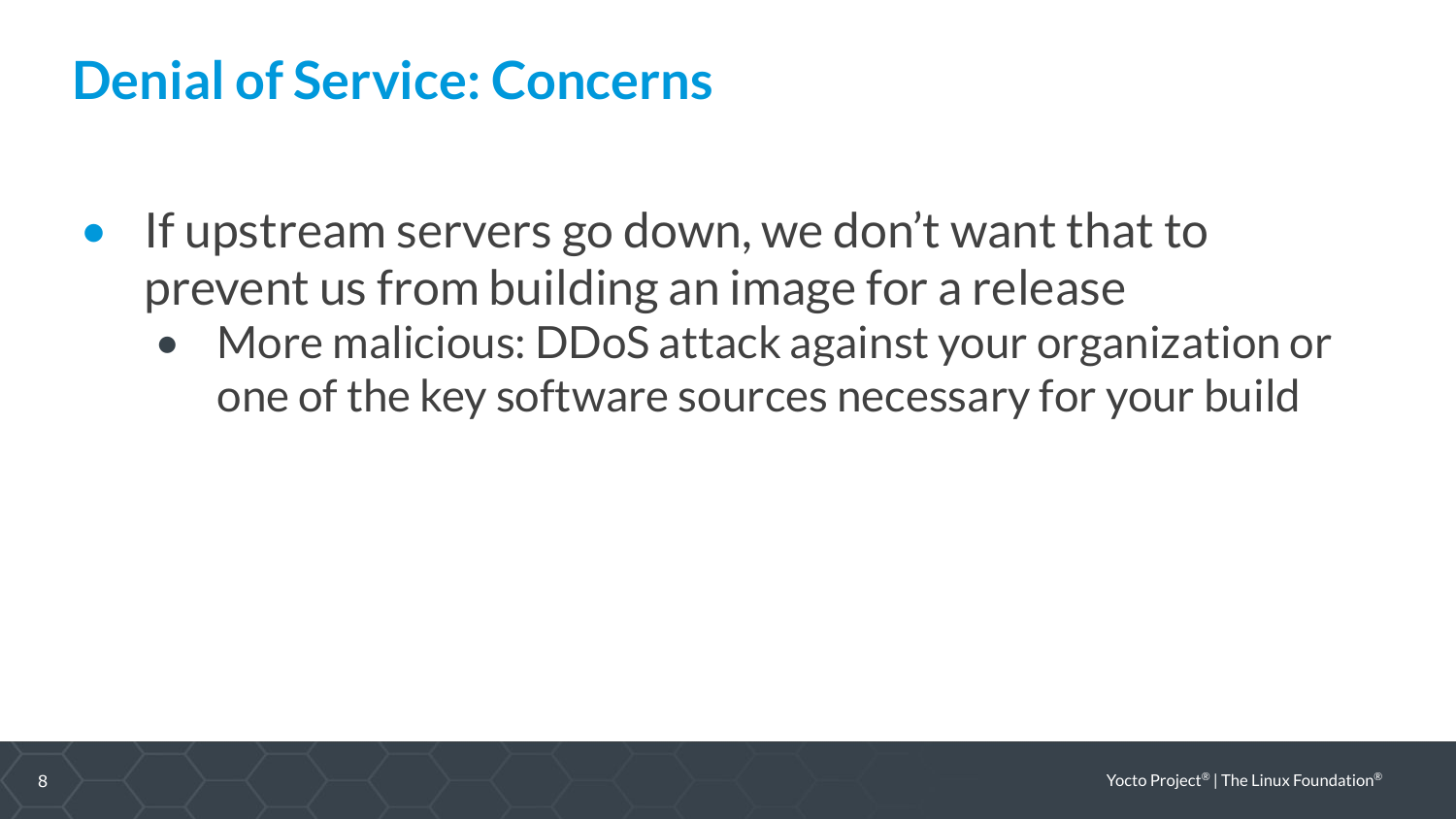#### **How do Offline Builds Help?**

- **• Offline Builds Build using a local set of files, no network access required**
	- Requires us to do at least one build with network access to pull down all of the required sources
	- Keep that set of files and use that as our "master copy" of the required sources
	- Allows us to be certain that any future builds will all start with the same sources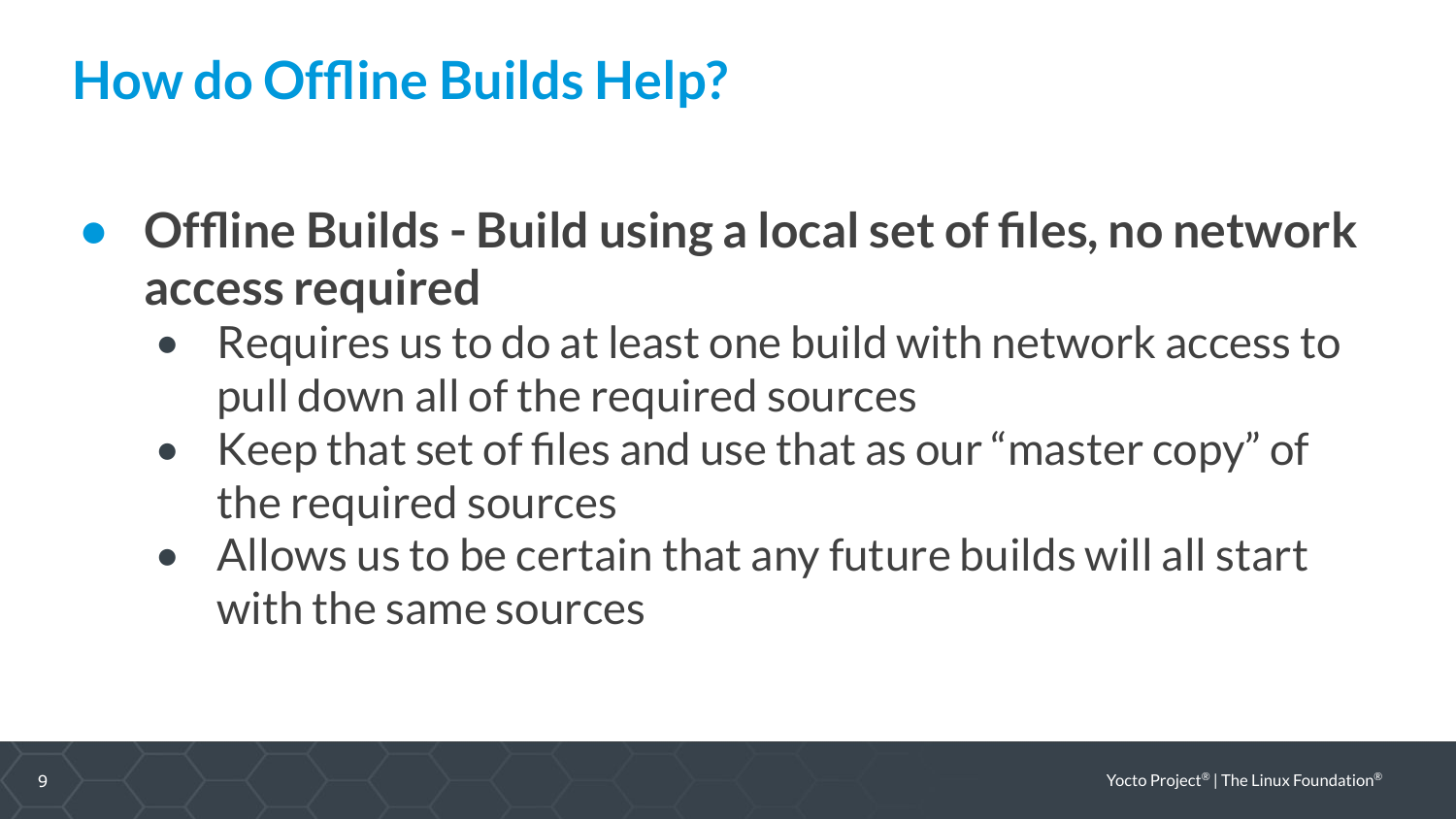# **Offline Builds: Creating Your Source Archive**

| Fetching the sources                                                                                                                                 | Setting your configuration to<br>no network                                                                  | Run your build as normal |
|------------------------------------------------------------------------------------------------------------------------------------------------------|--------------------------------------------------------------------------------------------------------------|--------------------------|
| You do need external network<br>access to download all of the<br>sources necessary for your<br>project. These will be<br>collected in your downloads | SOURCE_MIRROR_URL ?=<br>"file:///home/your-download-dir/"<br>INHERIT += "own-mirrors"<br>BB_NO_NETWORK = "1" | bitbake <image/>         |
| folder, DL_DIR.                                                                                                                                      | You can remove<br>BB_GENERATE_MIRROR_TARBALL                                                                 |                          |
| BB_GENERATE_MIRROR_TAR<br>$BALLS = "1"$<br>bitbake harden-image-minimal                                                                              | $S = "1".$                                                                                                   |                          |

--runonly=fetch

10 Yocto Project® | The Linux Foundation®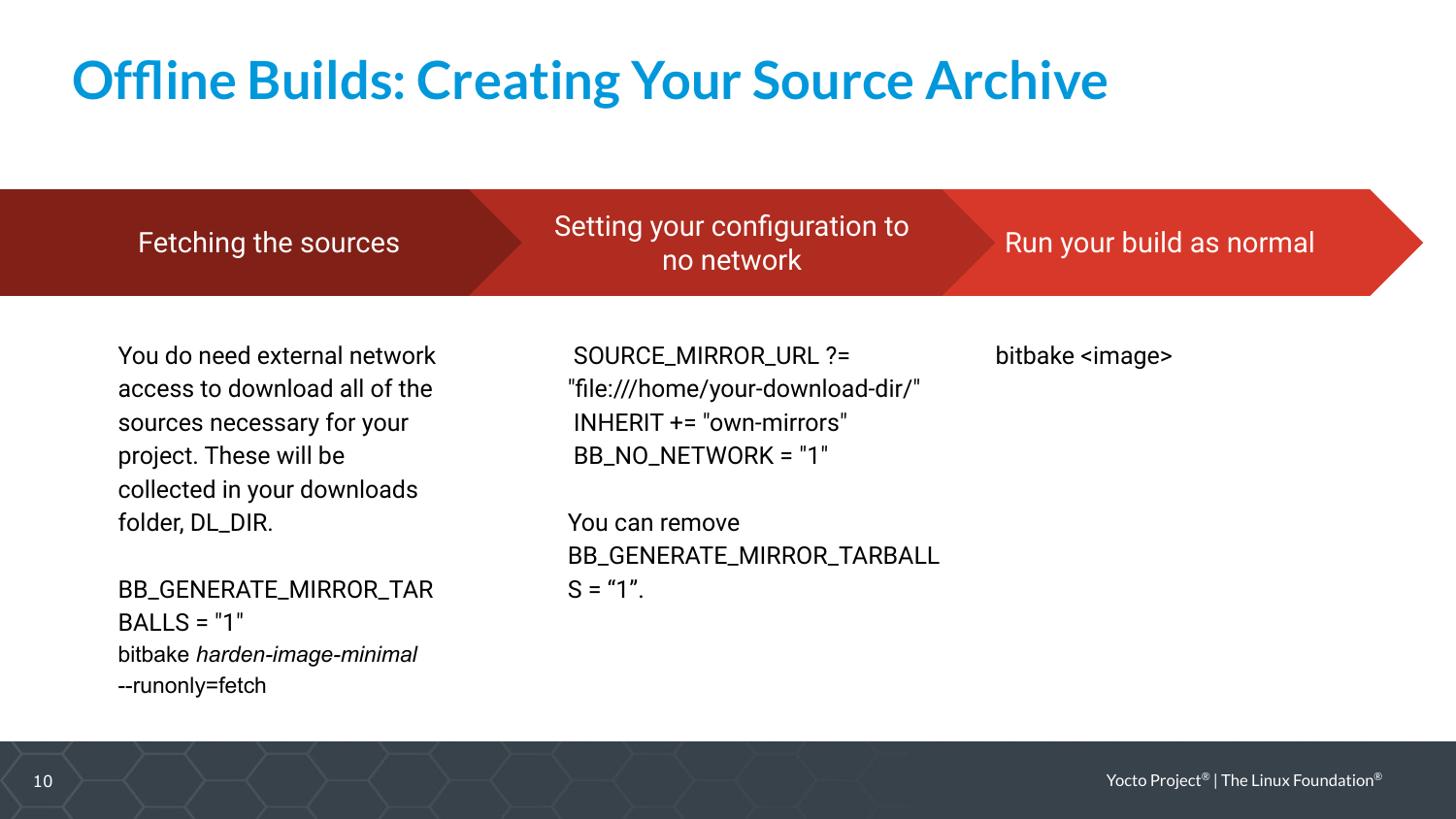# **Offline Builds: Dealing with AUTOREV**

#### **• Don't use it!**

• If you do, you'll find issues when building offline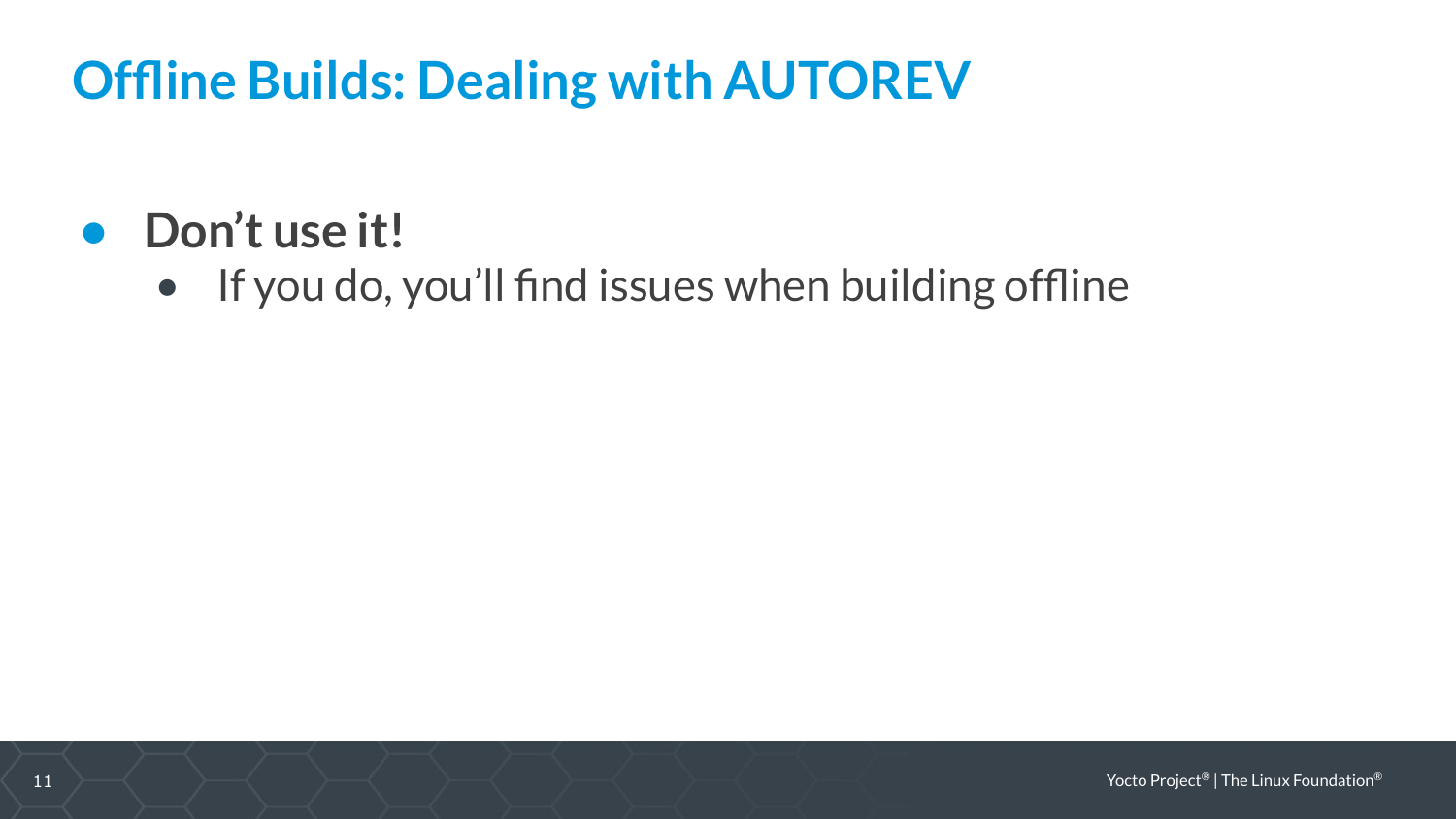# **Offline Builds: Your Obligations**

- **• The previous benefits come at the expense of putting the onus of traceability on you**
	- You have to keep this directory full of sources somewhere and ensure its integrity
	- Depending on your security requirements, may need to independently audit the downloaded source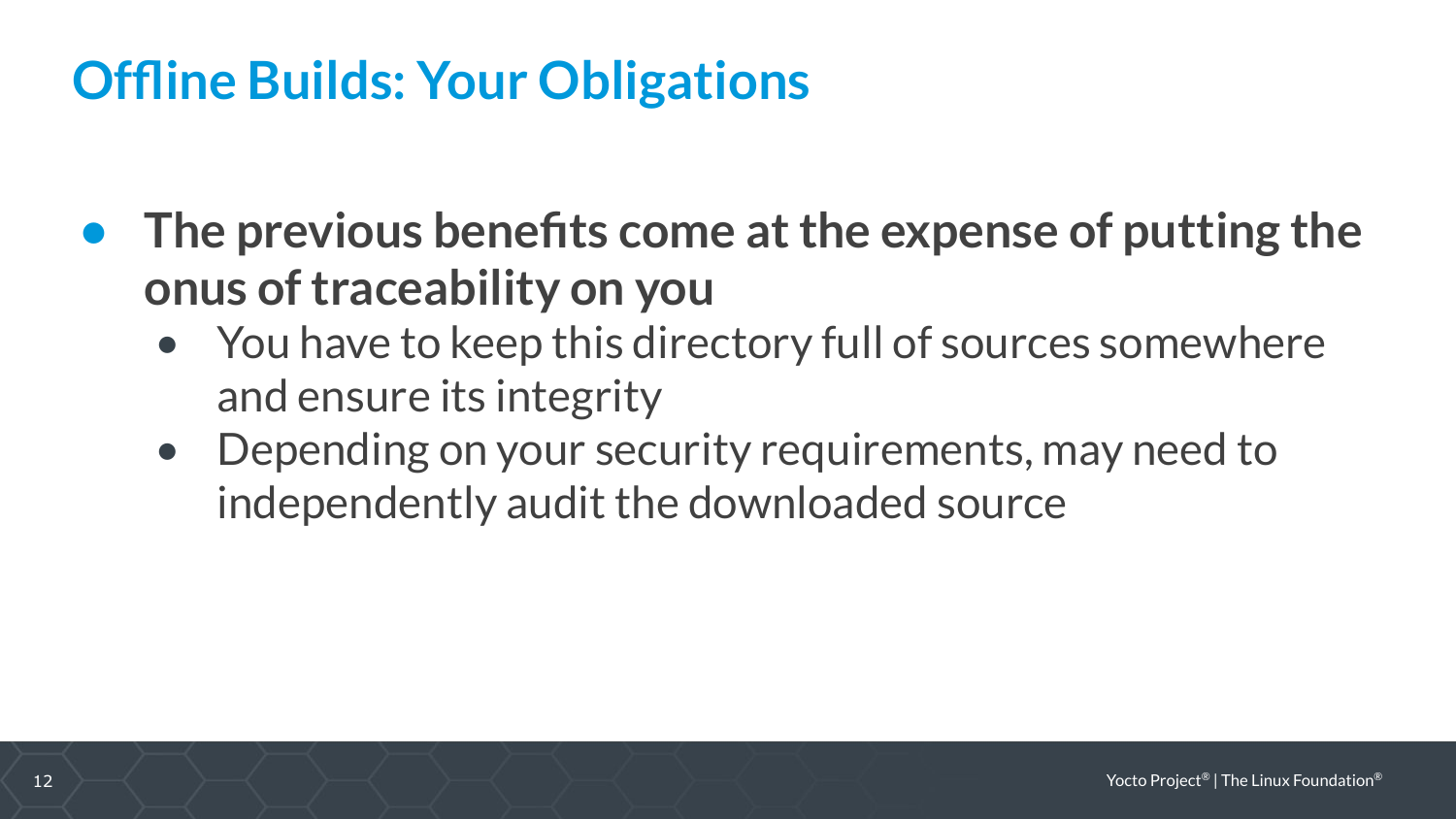#### **Offline Builds: Validating Your Sources**

#### **Yocto has PGP signed tags**

#### Tagging for yocto-3.3.2

-----BEGIN PGP SIGNATURE-----

iOEzBAABCAAdFiEETAAT1WjY1kbLPLeFXGgH0cJ5dnMFAmEJpbgACgkQXGgH0cJ5 dn008Af8CMcvWZ72DGRhgVn11cgv1+v1PPz0Vx002t9BSEGVfumBwTvpF+L/z8Bk 9MleLyImR393s2K+0I1bVUEqxwLy9Ghsry2yufmRqhGNCs50RB6tax5z6fxXWieO 5tBRXP9TDGUhOEjK/Lg8duF5Wrxy2uCPoXZTYCveM+JtEoDxfNUb5ad4++3ucMyv CLD07dZcDG40qVQS30LqdDYFTk2/7VaebdEA8RmrW015+gw41T9QvQgyptI59mWm dKBYjVcCAwnkuLwSCSCKvSNBQpcX6lin0Uhri91MG6fAVQlERorrIWqqR//5d7Lk 7nHYmDsyTwwMr82OJTPQbbtqZ7ISUQ==

 $=$ Hhk $\theta$ 

----- END PGP SIGNATURE-----

[host poky]\$ git verify-tag hardknott-3.3.4 gpg: Signature made Thu 18 Nov 2021 05:00:03 PM EST gpg: using RSA key 4C00139568D89646CB3CB7855C6807D1C2797673 gpg: Can't check signature: No public key [host poky]\$ gpg2 --search-keys 0x4C00139568D89646CB3CB7855C6807D1C2797673 gpg: data source: https://162.213.33.9:443 (1) Yocto Build and Release <releases@yoctoproject.org> 4096 bit RSA key 87EB3D32FB631AD9, created: 2014-10-30 Keys 1-1 of 1 for "0x4C00139568D89646CB3CB7855C6807D1C2797673". Enter number(s), N)ext, or  $Q$ )uit >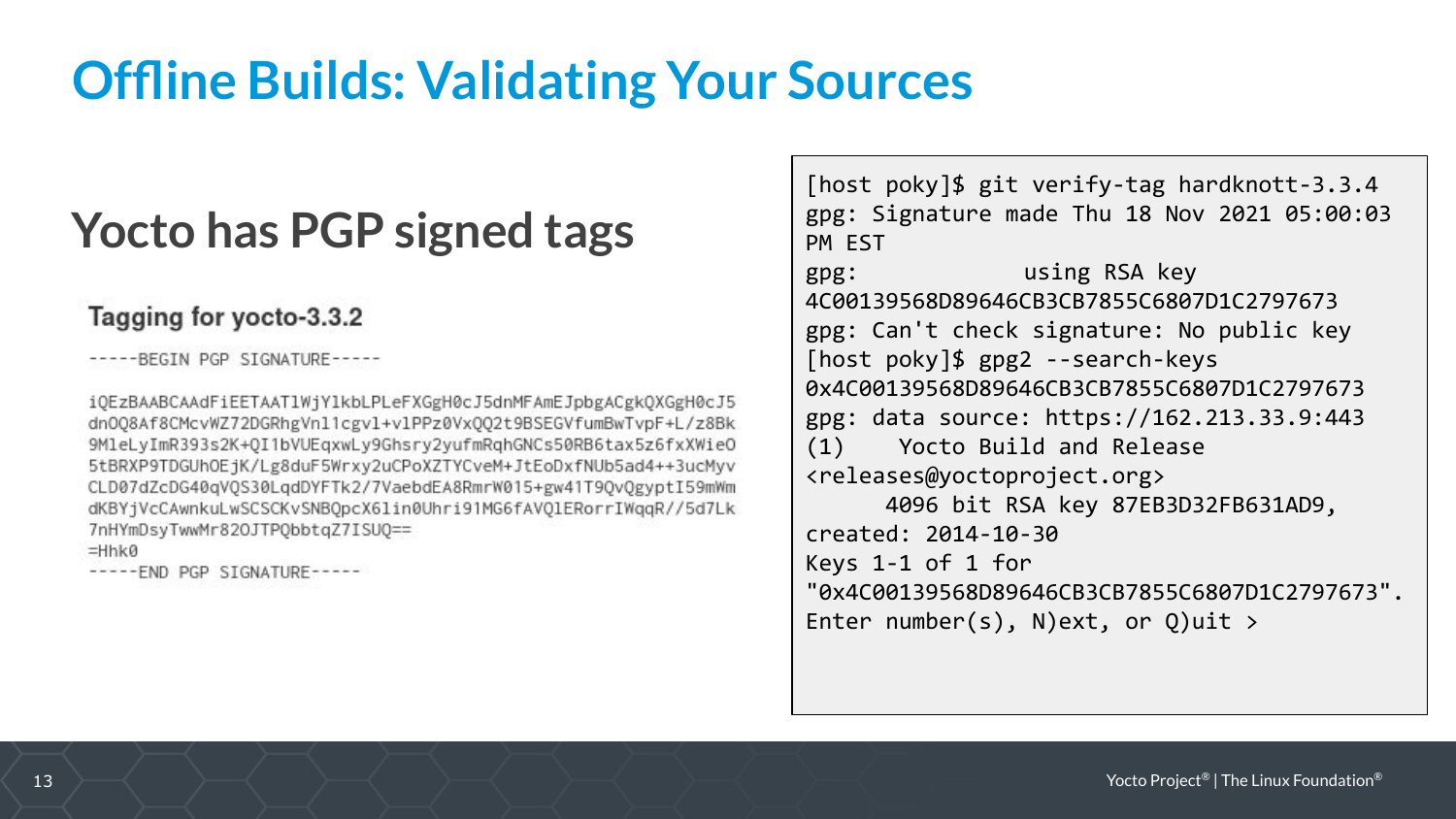#### **Offline Builds: Validating Your Sources**

**PGP signatures or checksums for your software sources**

- **• [Linux Kernel](https://www.kernel.org/category/signatures.html)**
- **• [Mesa](https://gitlab.freedesktop.org/mesa/mesa/-/commit/bdf94921c02b82e0d5f67d7c1ee0aacbce336056)**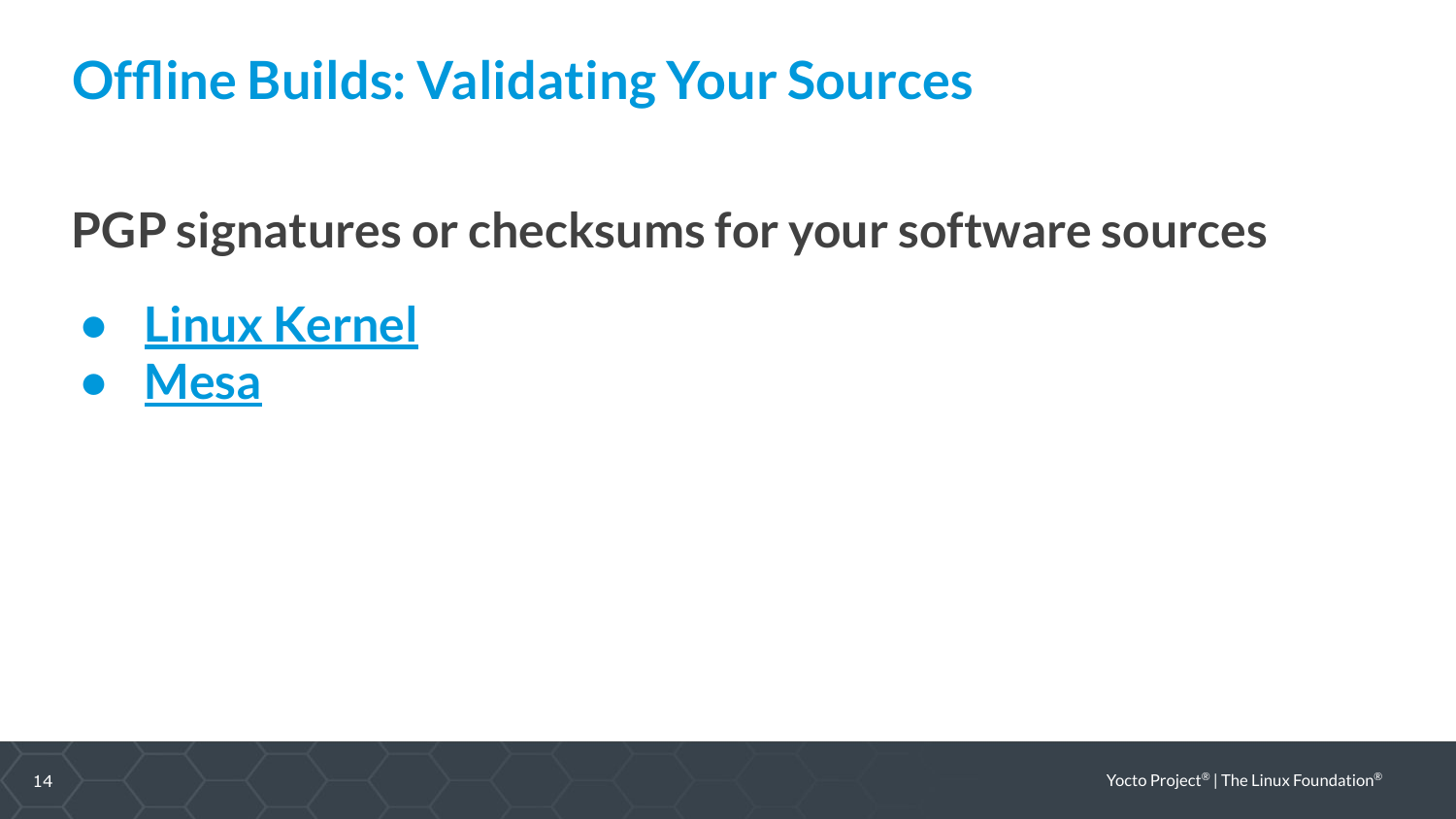# **Offline Builds: Validating Your Sources**

**Yocto can enforce checksums:**

**• May be helpful if your project uses internally released software**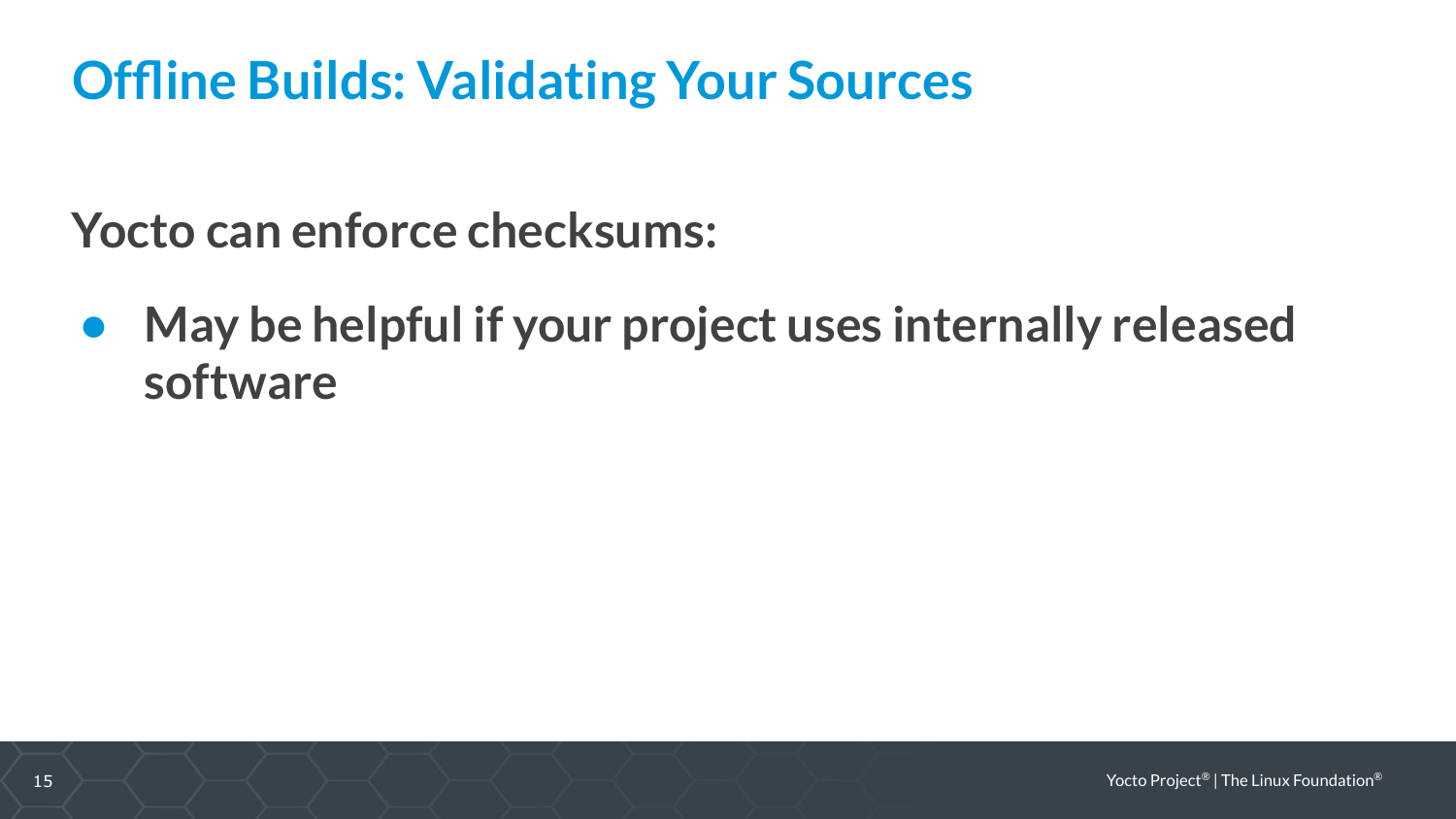# **Overview: Security in Stages**

- **● Early Development Analysis**
	- Threat Modelling
- **● Pre-production**
	- **○ Integrating Security**
	- Supporting Infrastructure
- **● Production and Ongoing Support**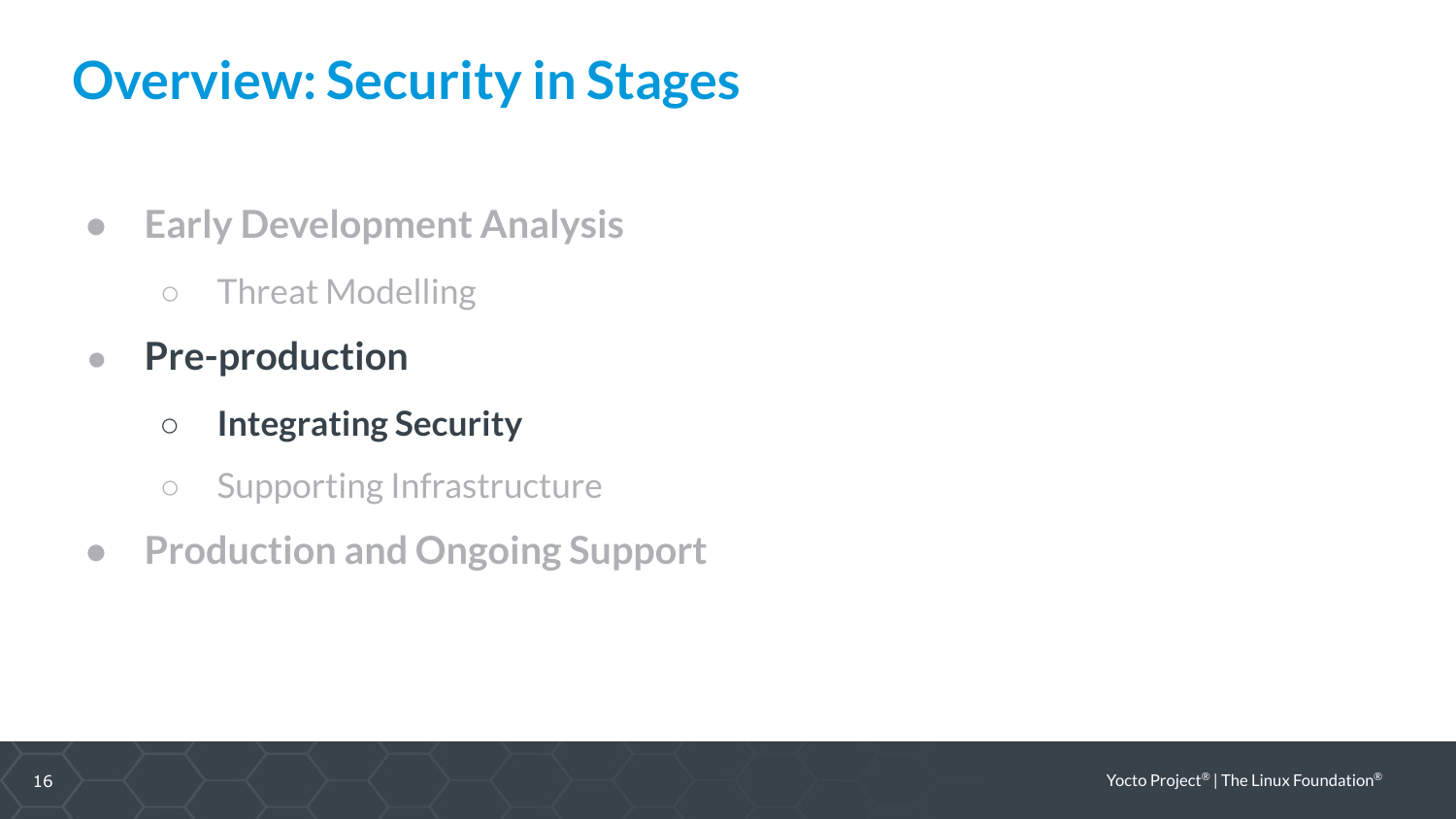#### **Security Features: Image Contents**

- **• Yocto recipes are customizable, can add security oriented features easily with meta-layers and bbappends**
	- meta-security
- **• Features added by meta-security**
	- dm-verity
	- IMA/EVM
	- Kernel Module Signing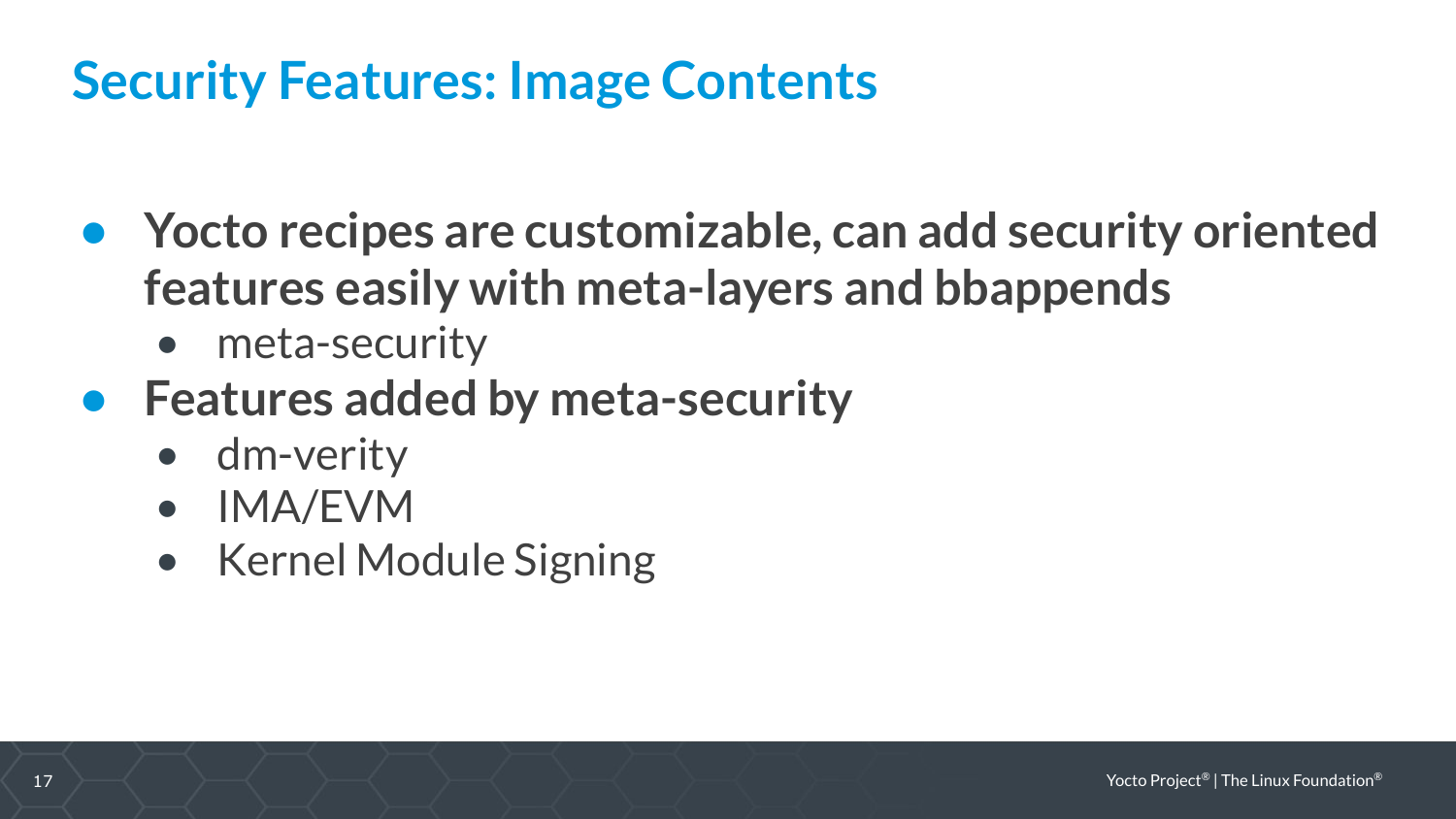# **Setting Up a Basic Build with meta-security**

host:~/example/\$ git clone git://git.yoctoproject.org/poky host:~/example/\$ git clone https://git.openembedded.org/meta-openembedded host:~/example/\$ . poky/oe-init-build-env host:~/example/build\$ bitbake-layers add-layer ../meta-openembedded/meta-oe NOTE: Starting bitbake server... host:~/example/build\$ bitbake-layers add-layer ../meta-openembedded/meta-python NOTE: Starting bitbake server... host:~/example/build\$ bitbake-layers add-layer ../meta-openembedded/meta-networking NOTE: Starting bitbake server... host:~/example/build\$ bitbake-layers add-layer ../meta-openembedded/meta-perl NOTE: Starting bitbake server... host:~/example/build\$ bitbake-layers add-layer ../meta-security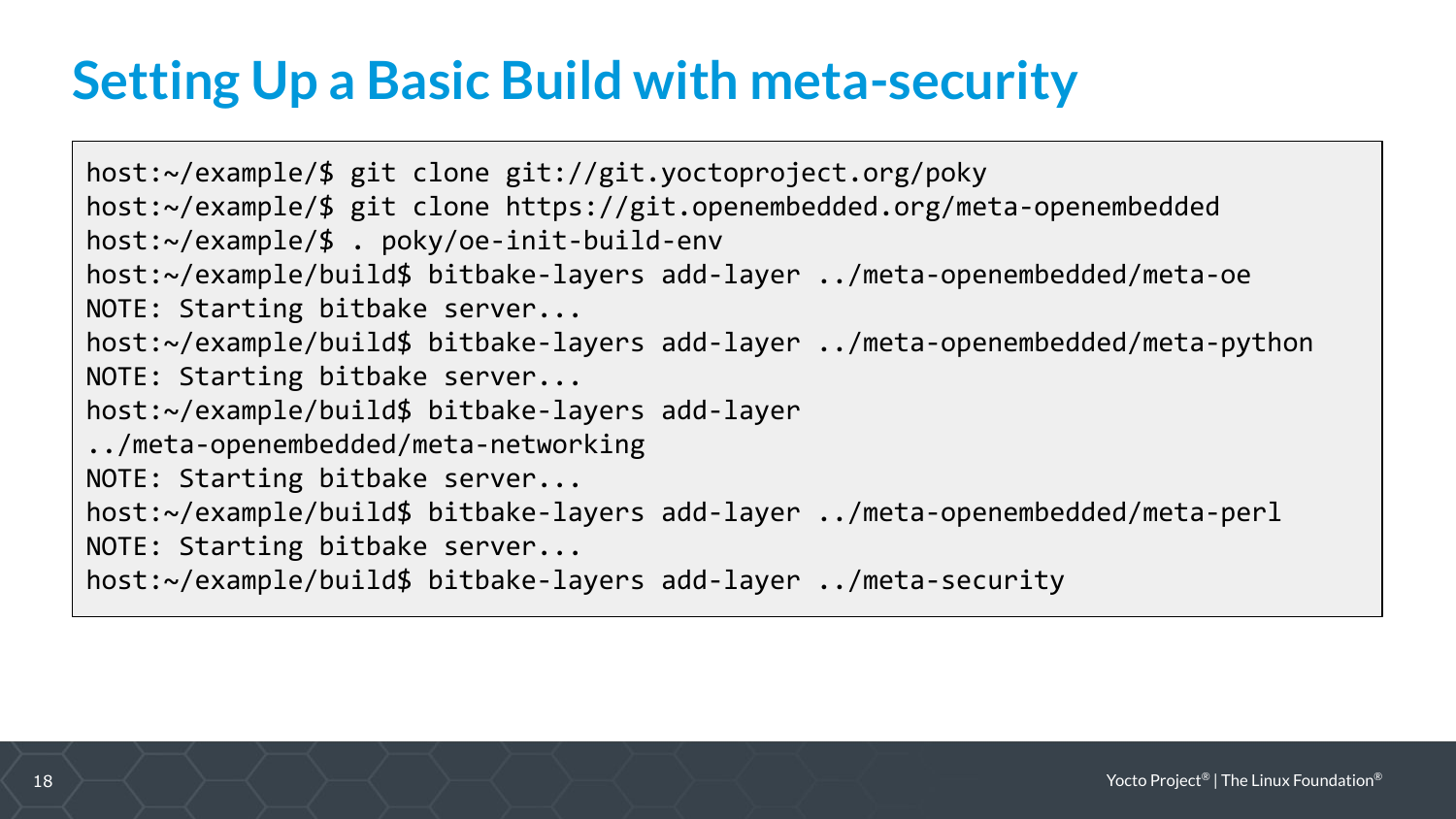# **Setting Up a Basic Build with meta-security**

#### **Meta-security provides a "harden-image-minimal" image with basic security changes to "core-image-minimal"**

```
host:~/example/build$ bitbake-layers add-layer ../meta-security/meta-hardening
NOTE: Starting bitbake server…
host:~/example/build$ echo "DISTRO_FEATURES += \" security \"" >> conf/local.conf
host:~/example/build$ bitbake harden-image-minimal
host:~/example/build$ ls tmp/deploy/images/qemux86-64/
bzImage
harden-image-minimal-qemux86-64.ext4
```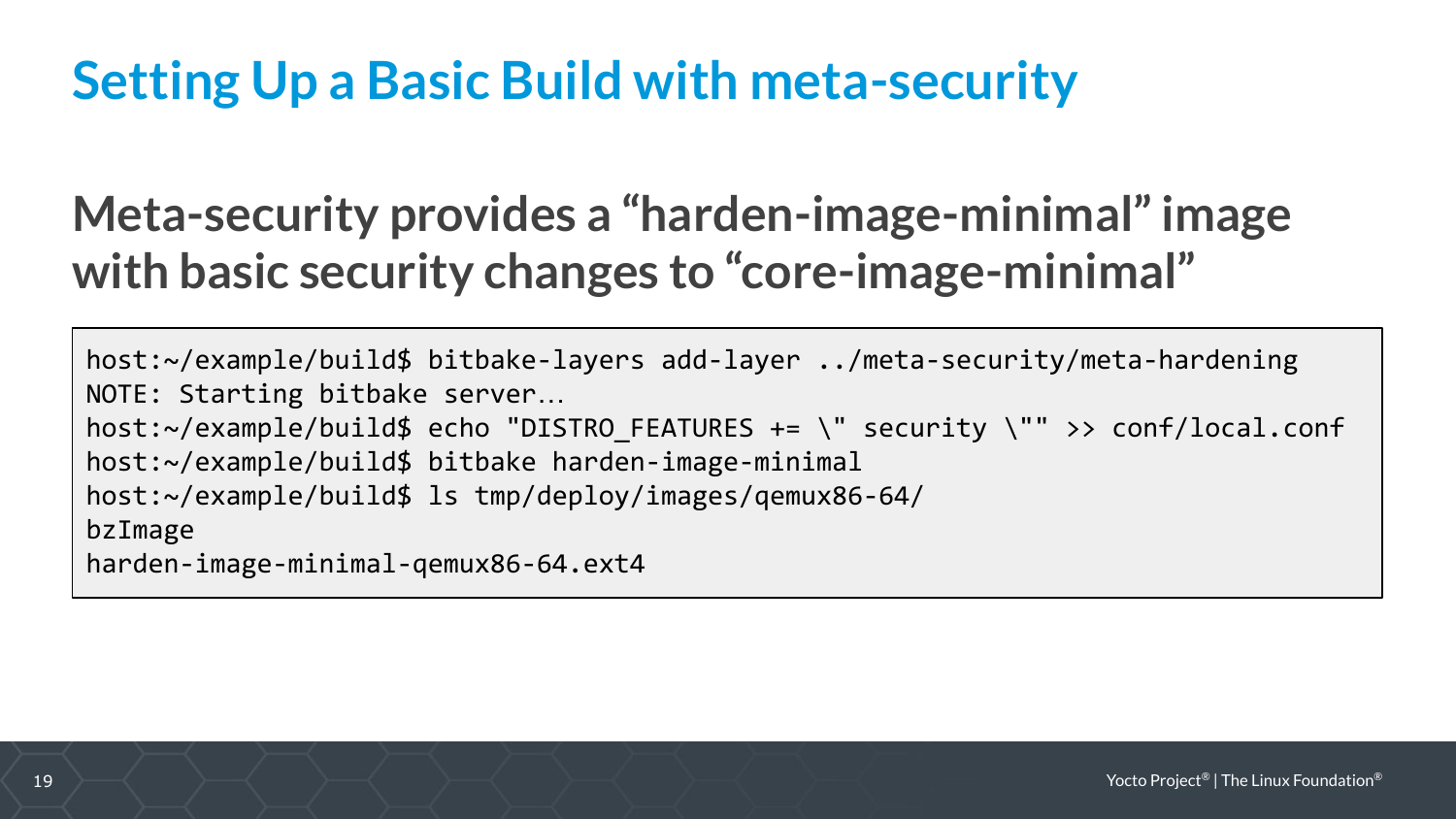# **Key Management / Signing Infrastructure**

- **• We've generated the system image and root file system, now how do we provide authenticity?**
	- Public Key Cryptography
- **•** How do we keep the private key private?
	- Secure Build Machine
	- Signing Server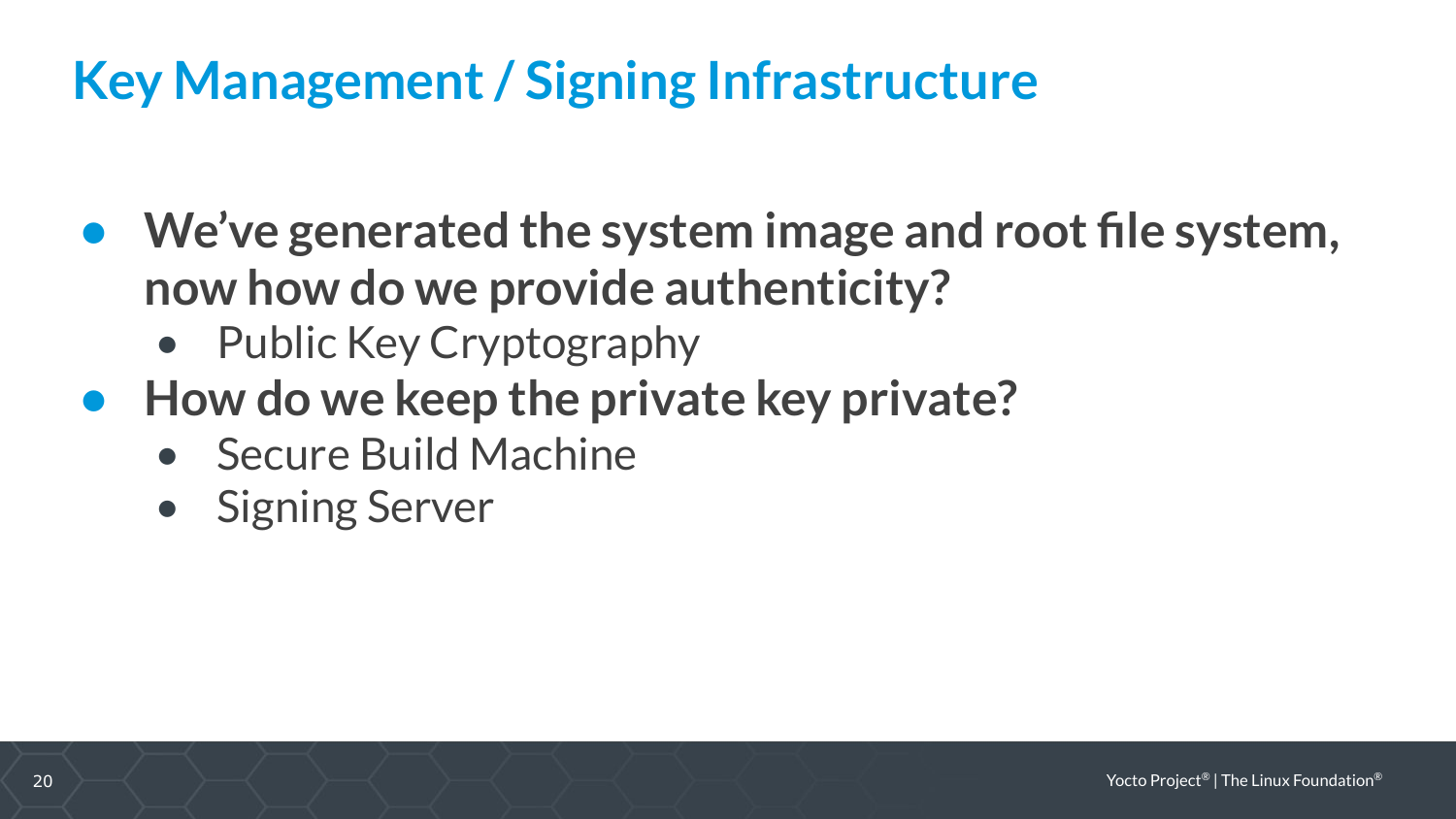#### **Implementing the "Secure Build Machine" Method**

**Let's assume that we have our secure build machine**

**We want to create our own meta-layer that will integrate the signing steps into our Yocto build so we only have to run one command to get our desired output files**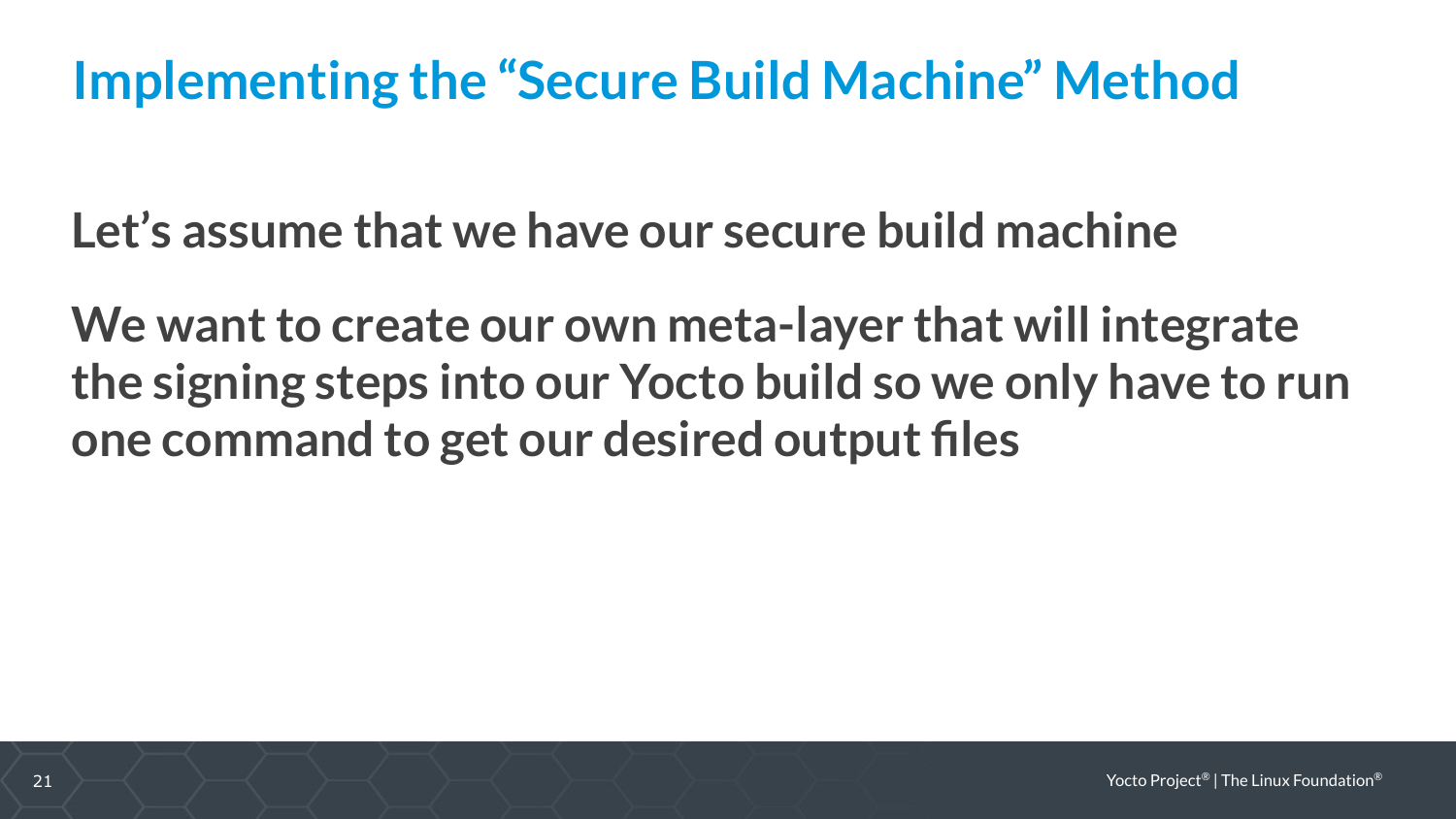#### **Creating a Custom Image with Signing Tasks**



22 Yocto Project® | The Linux Foundation®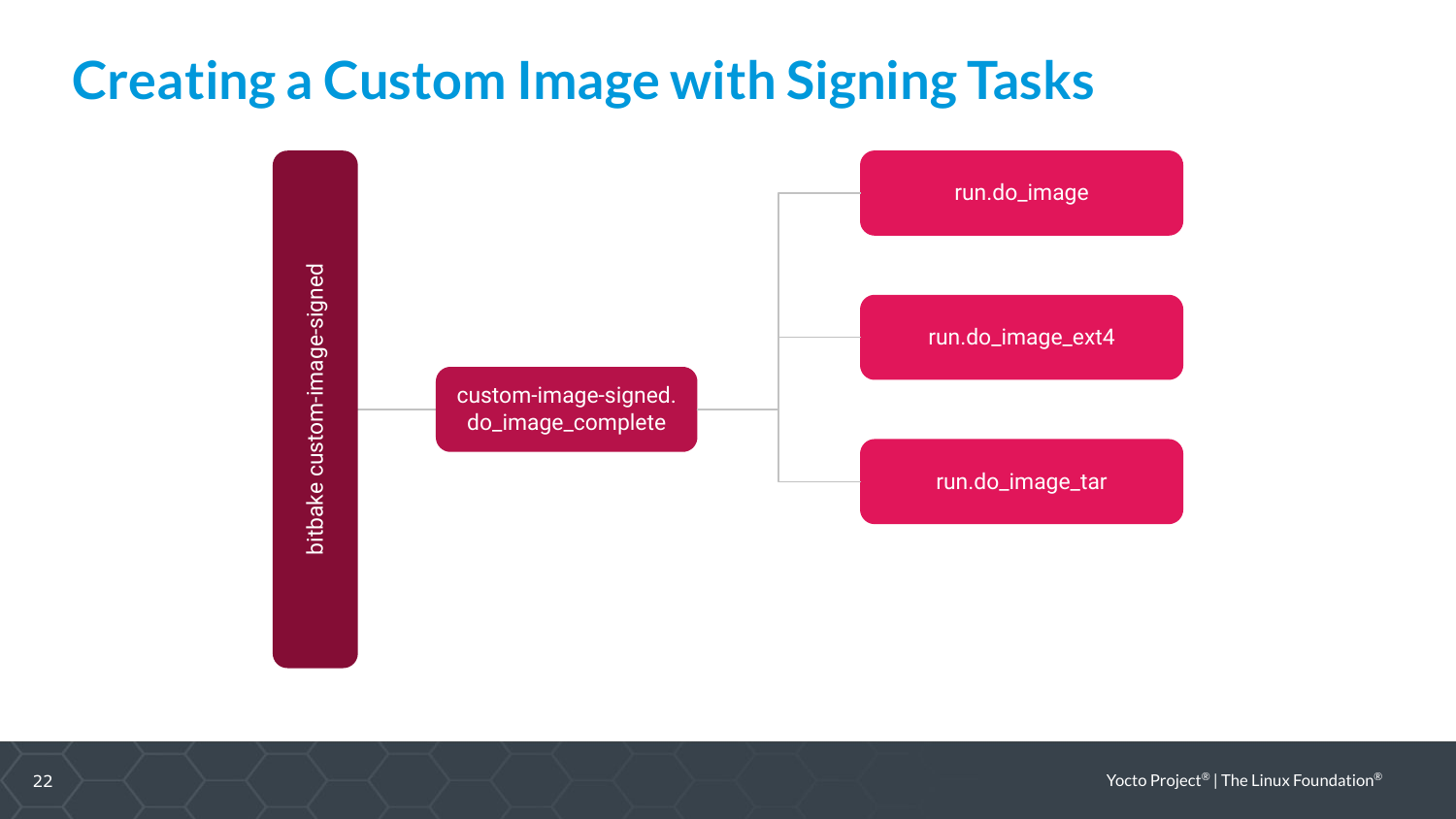#### **Creating a Custom Image with Signing Tasks**



23 Yocto Project® | The Linux Foundation®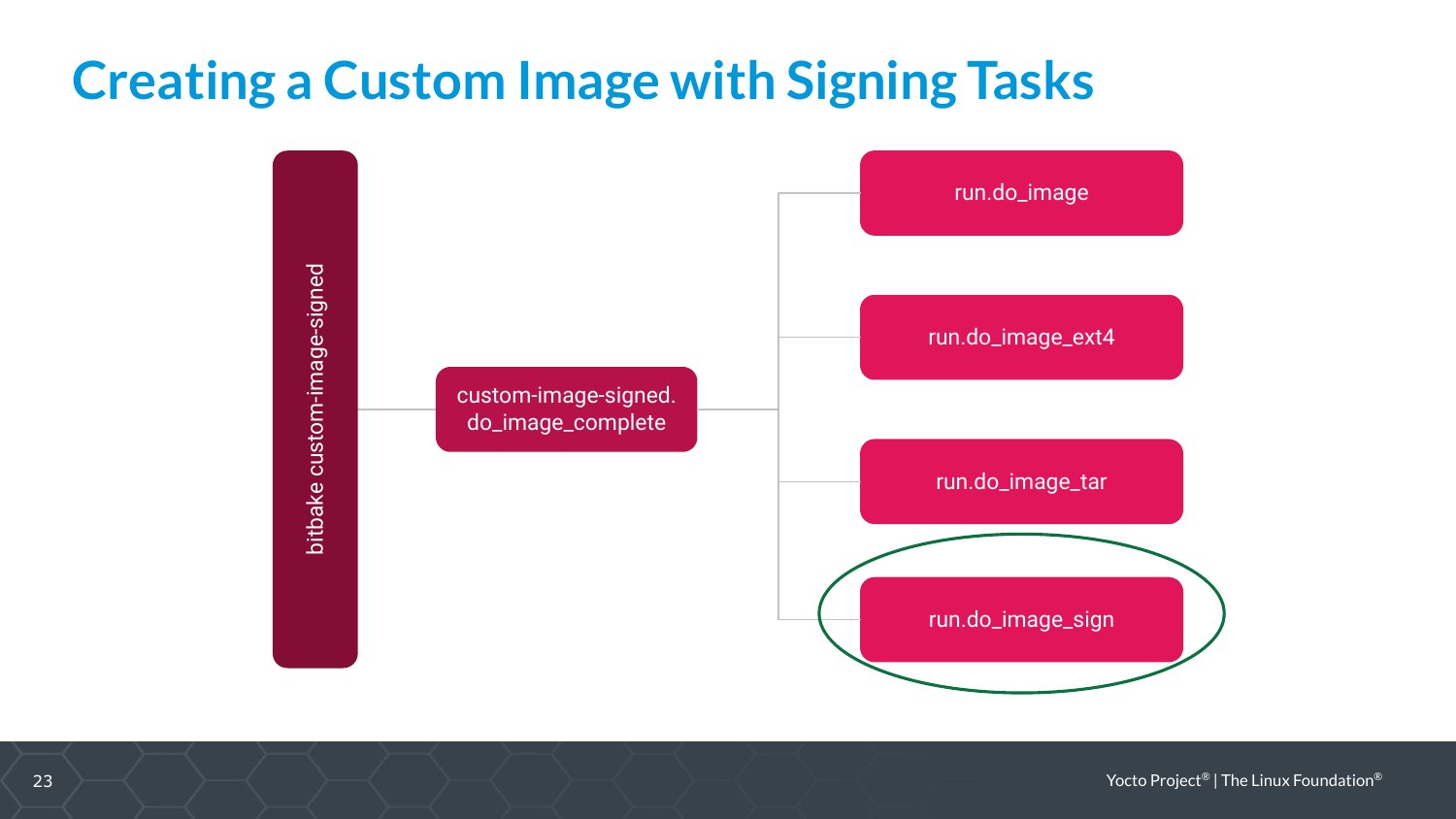#### **Create Our Custom Output Image Recipe**

```
require recipes-core/images/harden-image-minimal.bb
python anonymous () \{bb.build.addtask('do_image_sign', 'do_image_complete', 'do_image_ext4', d)
}
PRIVATE KEY = "$\{TOPDIR\}/private.pem"do_image_sign() {
     cd ${WORKDIR}/
     openssl dgst -sha256 deploy-${PN}-image-complete/${PN}-${MACHINE}.ext4 > hash
    openssl rsautl -sign -inkey ${PRIVATE KEY} -keyform PEM -in hash >
deploy-${PN}-image-complete/${PN}-${MACHINE}.ext4.sig
}
```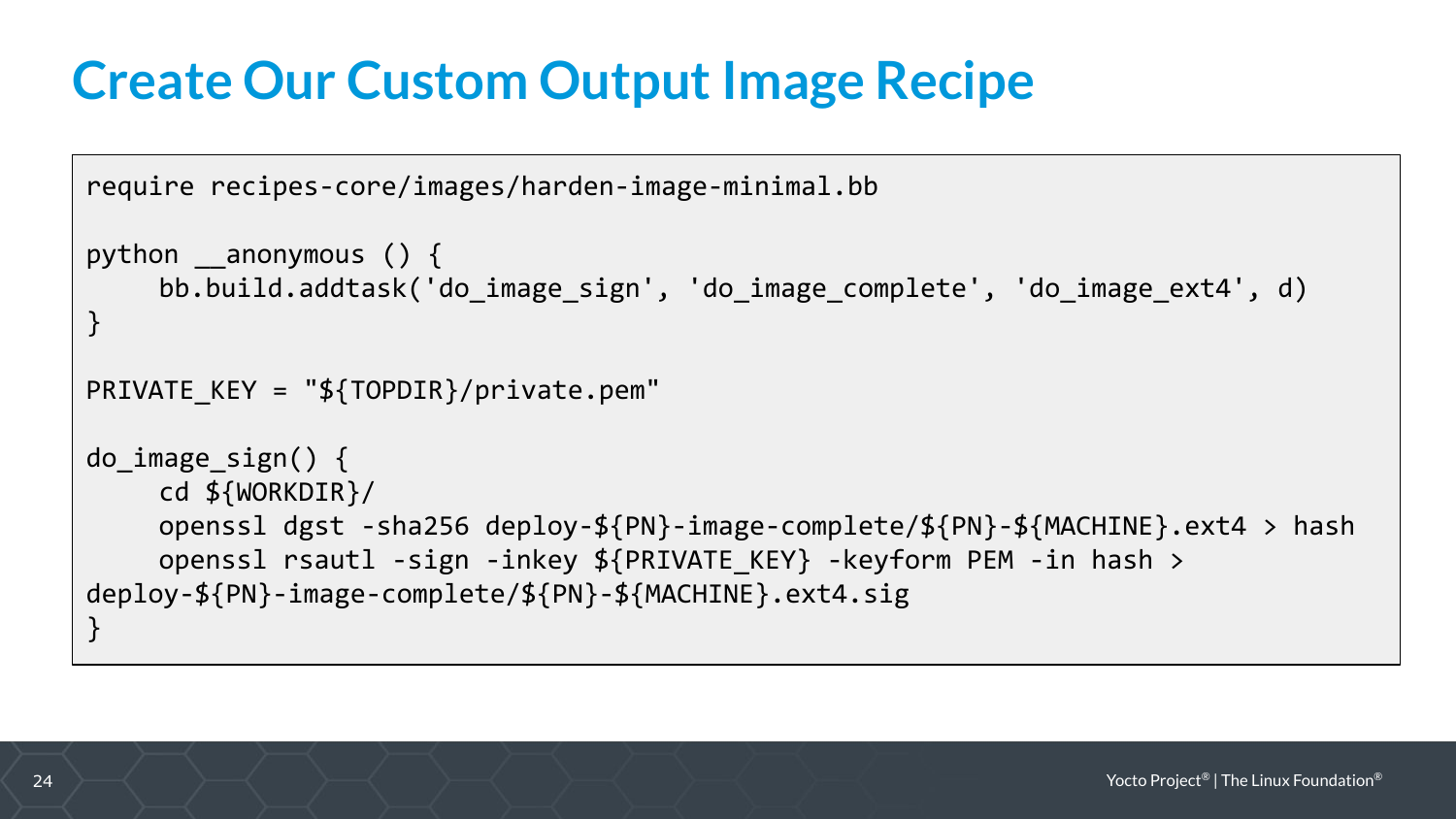#### **Create Our Custom Output Image Recipe**

bitbake custom-image-signed wc -c tmp/deploy/images/qemux86-64/custom-image-signed-qemux86-64.ext4.sig 256 tmp/deploy/images/qemux86-64/custom-image-signed-qemux86-64.ext4.sig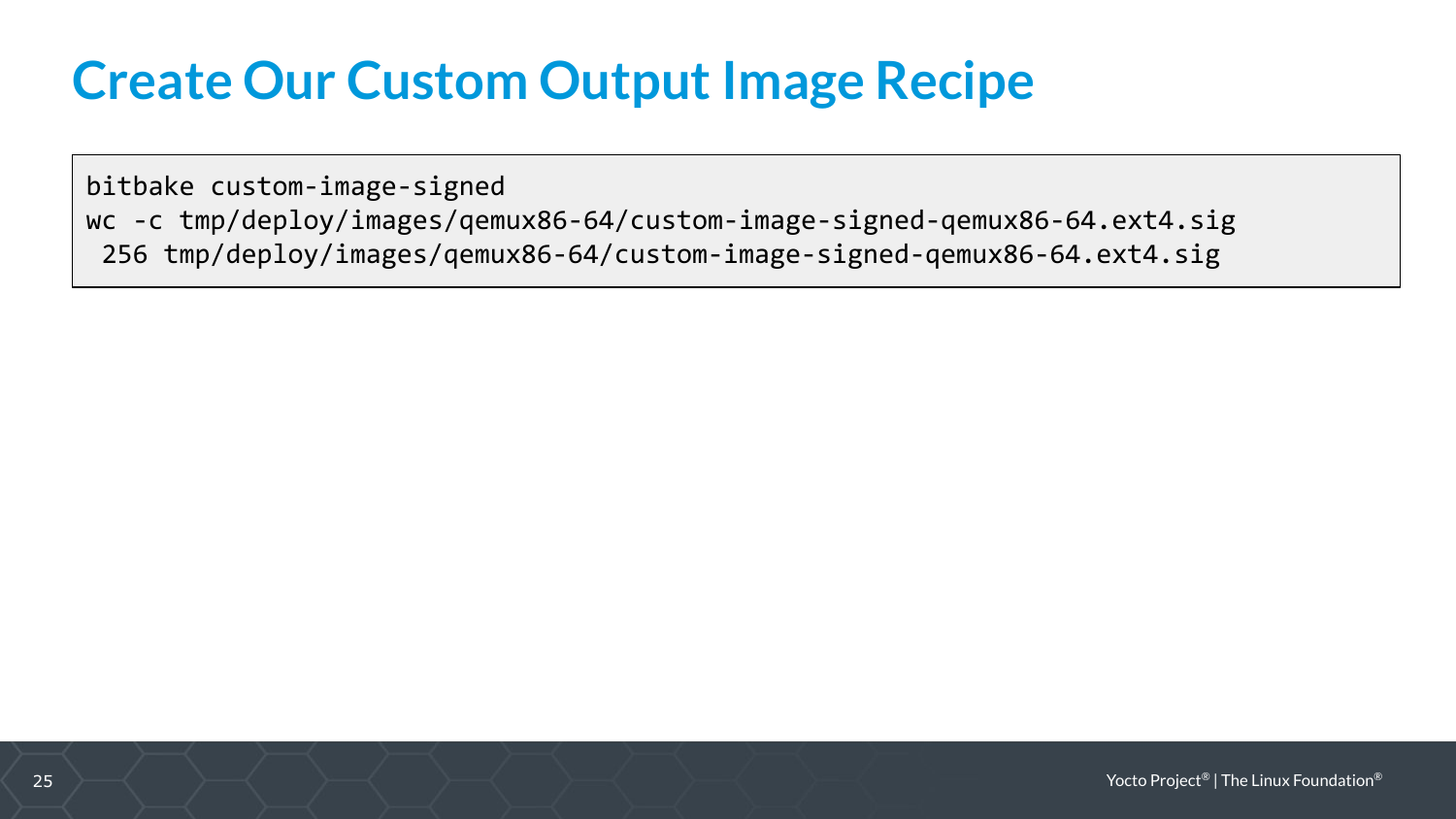#### **Create Our Custom Output Image Recipe**

cat tmp/work/qemux86\_64-poky-linux/custom-image-signed/1.0-r0/temp/log.task\_order do\_prepare\_recipe\_sysroot (3787003): log.do prepare recipe sysroot.3787003 do\_rootfs (3787019): log.do\_rootfs.3787019 do\_flush\_pseudodb (3793153): log.do\_flush\_pseudodb.3793153 do write qemuboot conf (3793154): log.do write qemuboot conf.3793154 do\_image\_qa (3793159): log.do\_image\_qa.3793159 do\_image (3793166): log.do\_image.3793166 do\_image\_ext4 (3793173): log.do\_image\_ext4.3793173 do\_image\_tar (3793174): log.do\_image\_tar.3793174 do\_image\_sign (3793214): log.do\_image\_sign.3793214 do\_image\_complete (3793217): log.do\_image\_complete.3793217 do\_populate\_lic\_deploy (3793231): log.do\_populate\_lic\_deploy.3793231 do\_image\_sign (3793891): log.do\_image\_sign.3793891 do\_image\_complete (3793906): log.do\_image\_complete.3793906 do\_populate\_lic\_deploy (3793918): log.do\_populate\_lic\_deploy.3793918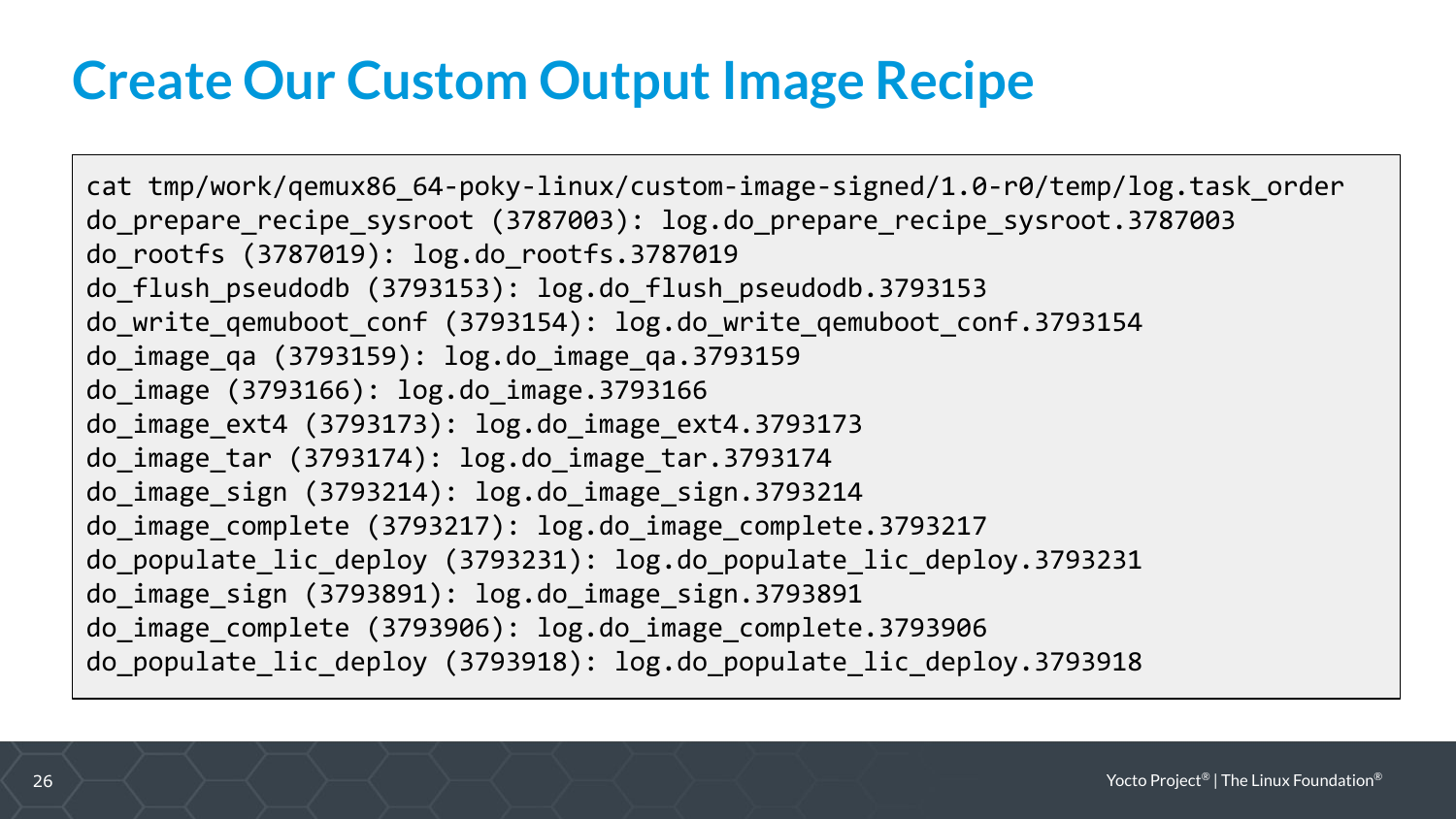# **Overview: Security in Stages**

- **● Early Development Analysis**
	- Threat Modelling
- **● Pre-production**
	- Integrating Security
	- **○ Supporting Infrastructure**
- **● Production and Ongoing Support**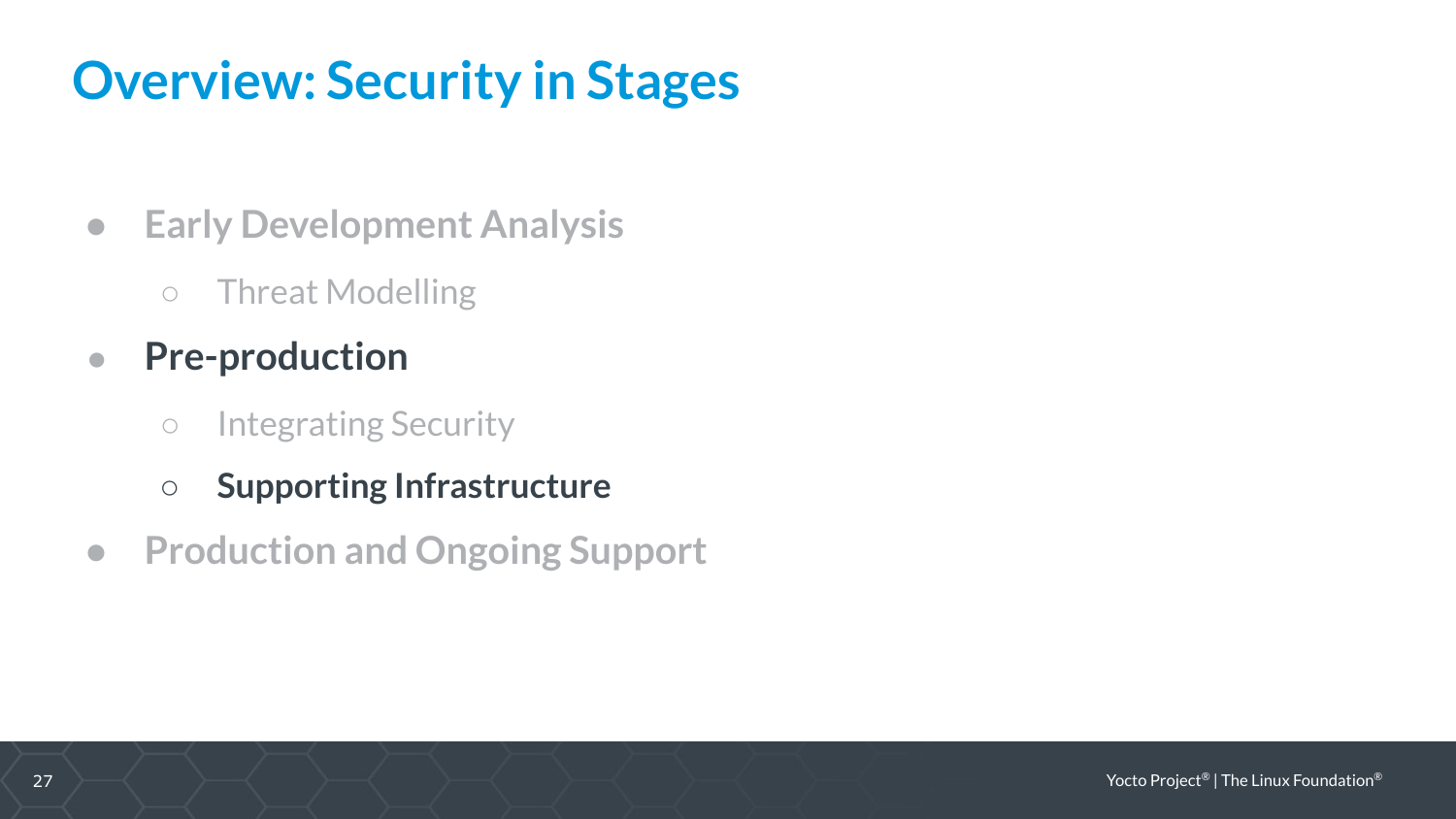## **Deploying Image Files: Secure Build Machine**

- **• We've generated the signature file for our rootfs and our kernel; now we need some way for our developers to get the files**
	- Integrate with an external CI platform
	- SFTP server
	- SSH/SCP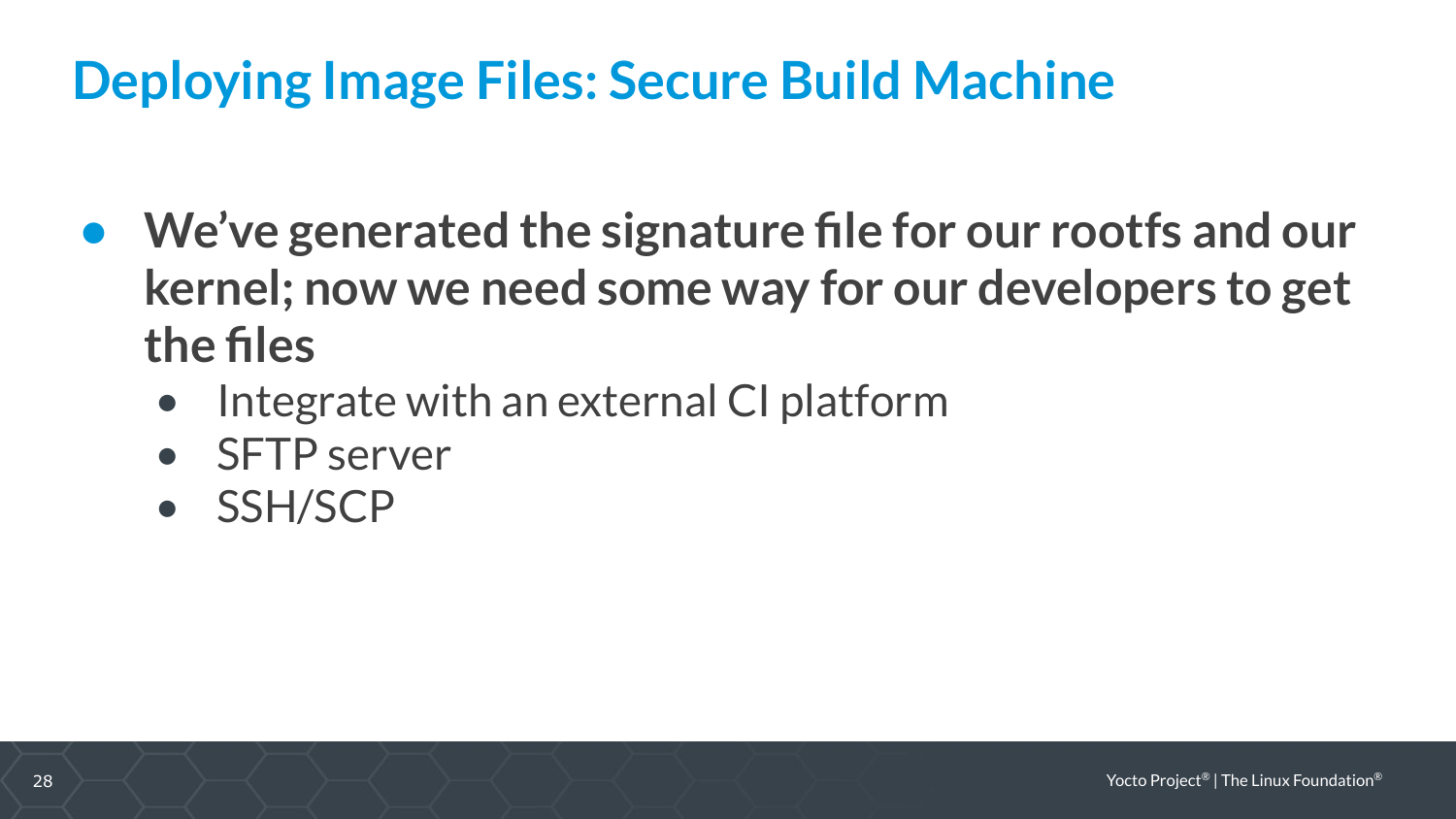# **Deploying Image Files: Signing Server**

Yocto Build

Sending the Files to the Server

Deployment to Device or to **Developers** 

In this workflow, we generate the relevant kernel image and RFS with a typical bitbake command.

bitbake <image>

We would send it to our server in the manner expected, along with our developer credentials.

Push to an automated test server and/or to a location developers can access.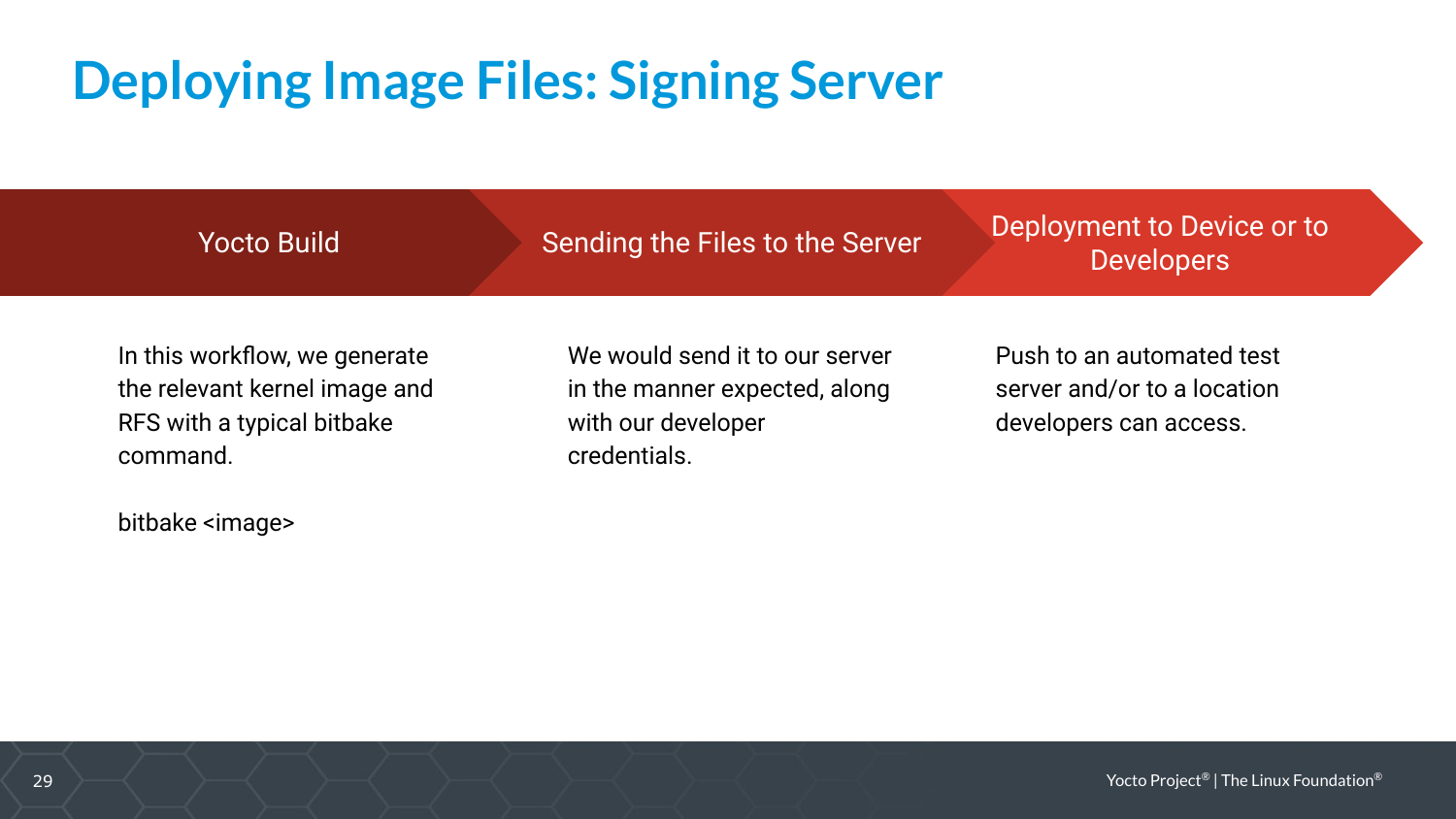# **Overview: Security in Stages**

- **● Early Development Analysis**
	- Threat Modelling
- **● Pre-production**
	- Integrating Security
	- Supporting Infrastructure
- **● Production and Ongoing Support**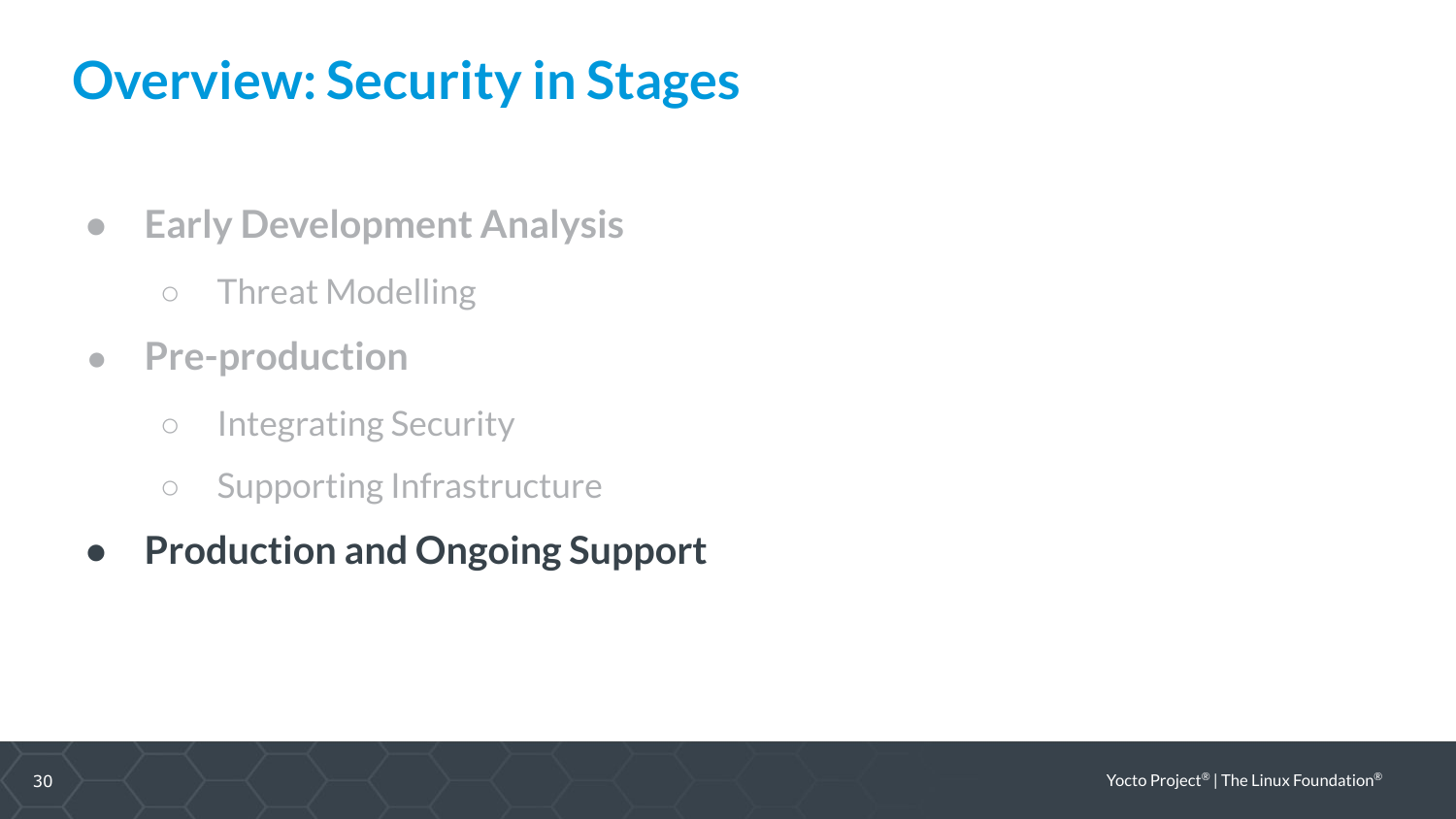#### **Support: Choosing an LTS Release**

**Yocto has special LTS releases; use them if possible:**

- **● Dunfell**
- **● Kirkstone**

**https://wiki.yoctoproject.org/wiki/Releases**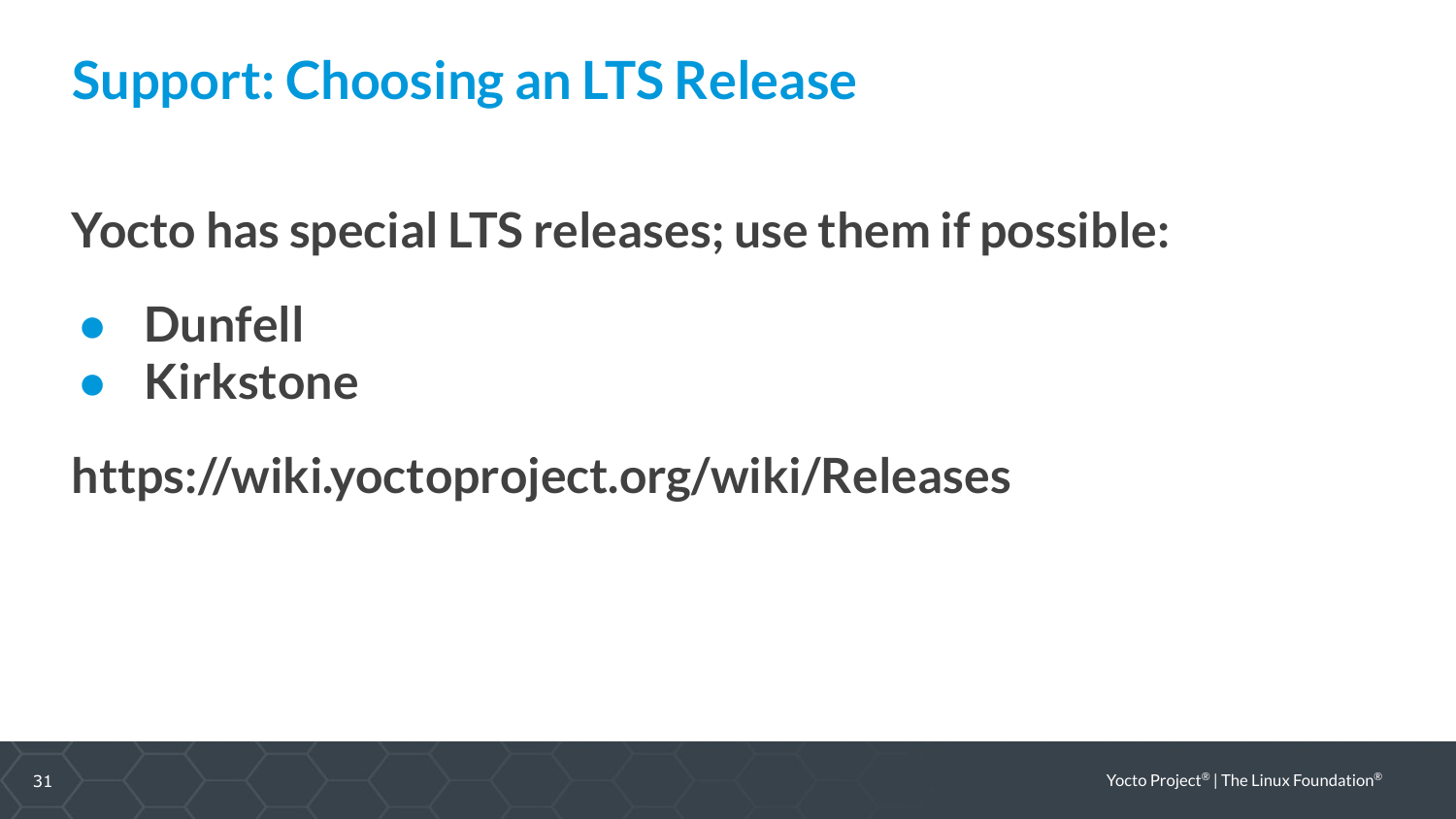#### **Over-the-air Firmware Updates, New Releases**

**Different strategies for new firmware images based on other security choices:**

- **• File-based Authentication: fs-verity, IMA/EVM**
	- meta-swupdate
	- meta-rauc
	- meta-updater
- **• Block-based Authentication**
	- A/B schemes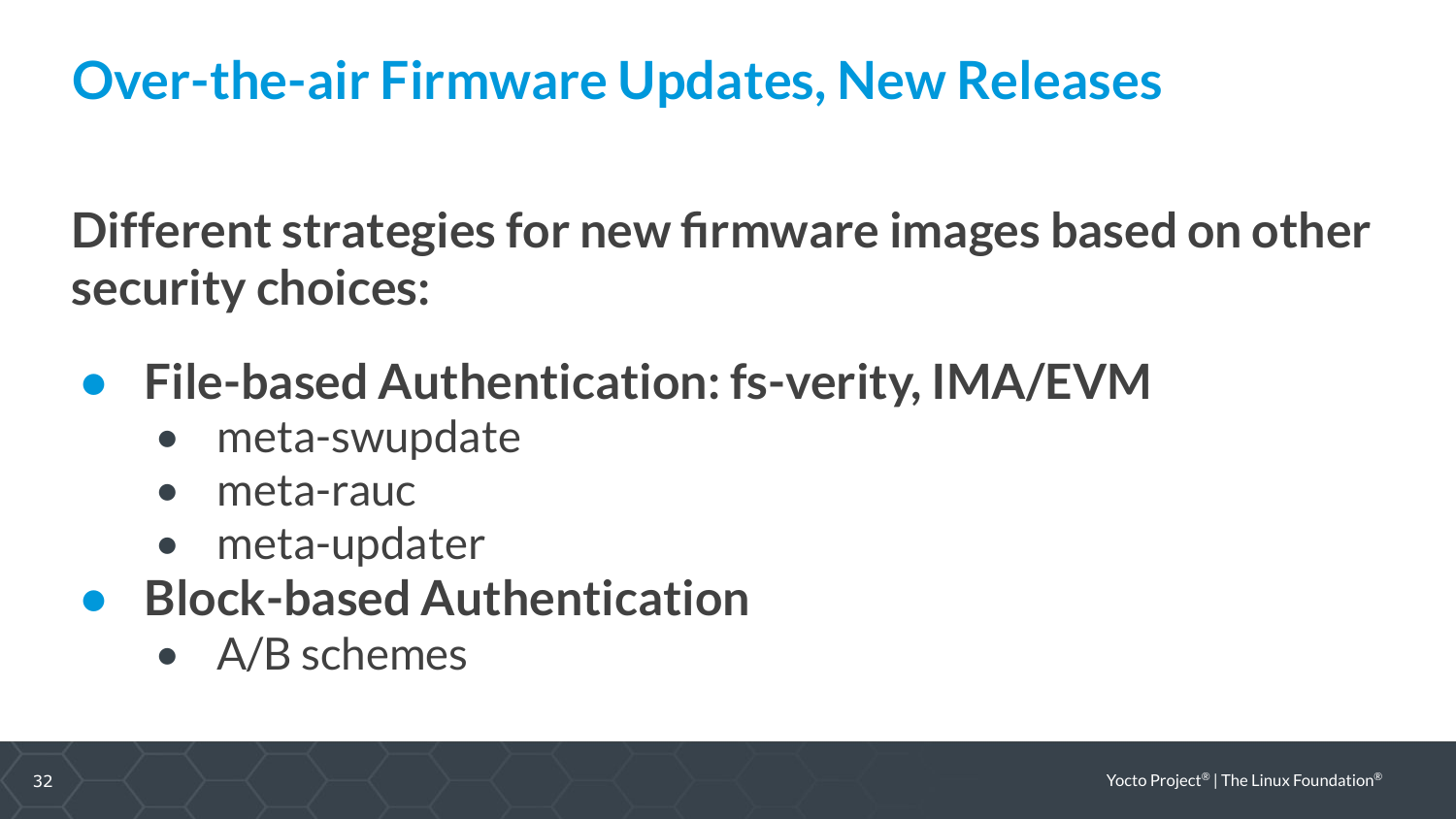#### **A/B Schemes**

- **• The target system must validate the binary files against their signatures:**
	- (Kernel) Image.sig -> Image
	- (RFS) RFS.sig -> custom-image-signed.ext4
- **• We can package these together into an archive, which is our update bundle**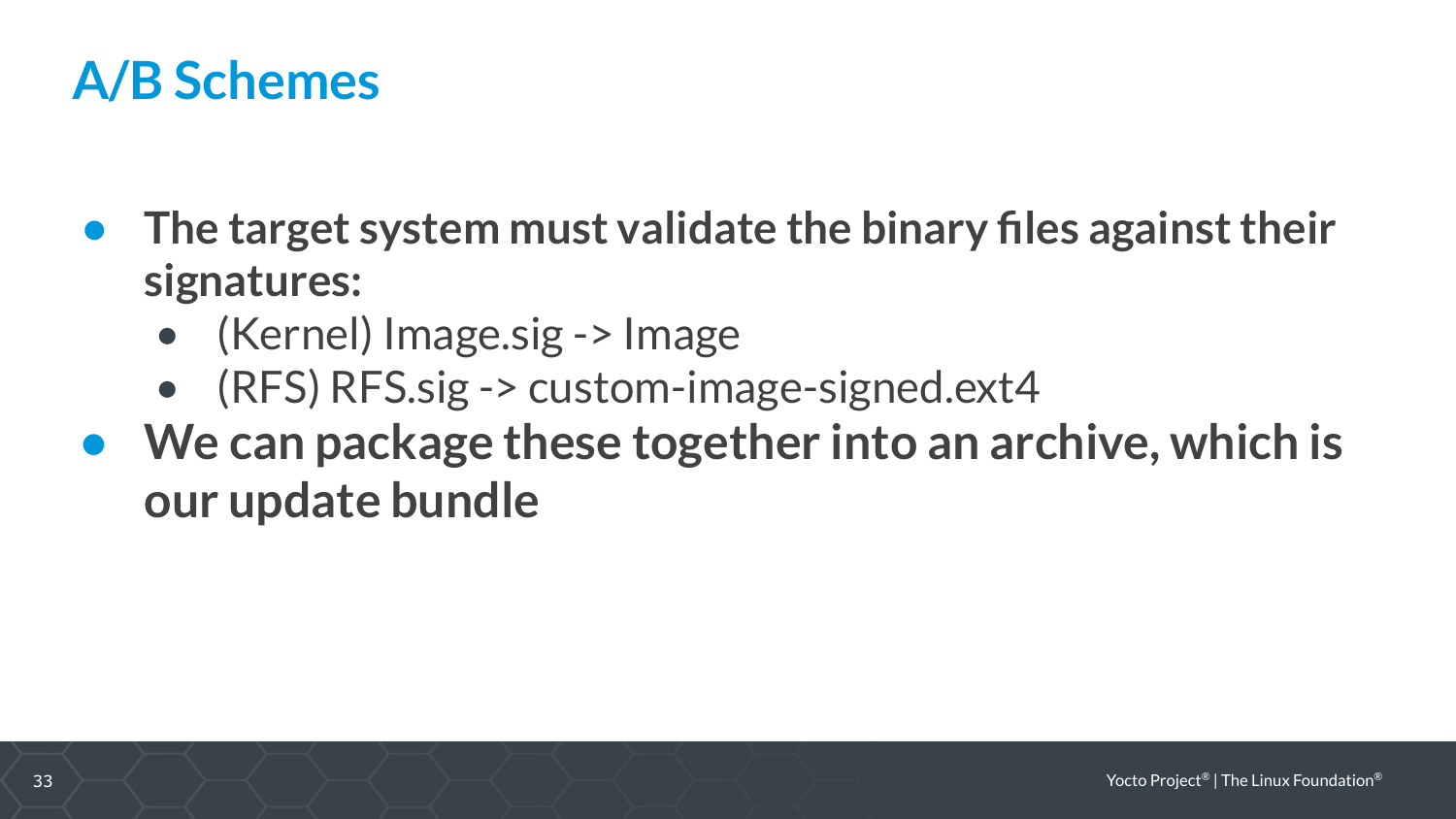## **CVE Management**

- **• Maintaining support means tracking and addressing vulnerabilities**
	- Yocto project maintains its own [CVE Checker](https://www.google.com/url?q=https://git.yoctoproject.org/cgit/cgit.cgi/poky/tree/meta/classes/cve-check.bbclass&sa=D&source=editors&ust=1637704462964000&usg=AOvVaw1IaemKo0Tqi5C9qlFNy73X)
	- Timesys provides one as well, [meta-timesys](https://github.com/TimesysGit/meta-timesys)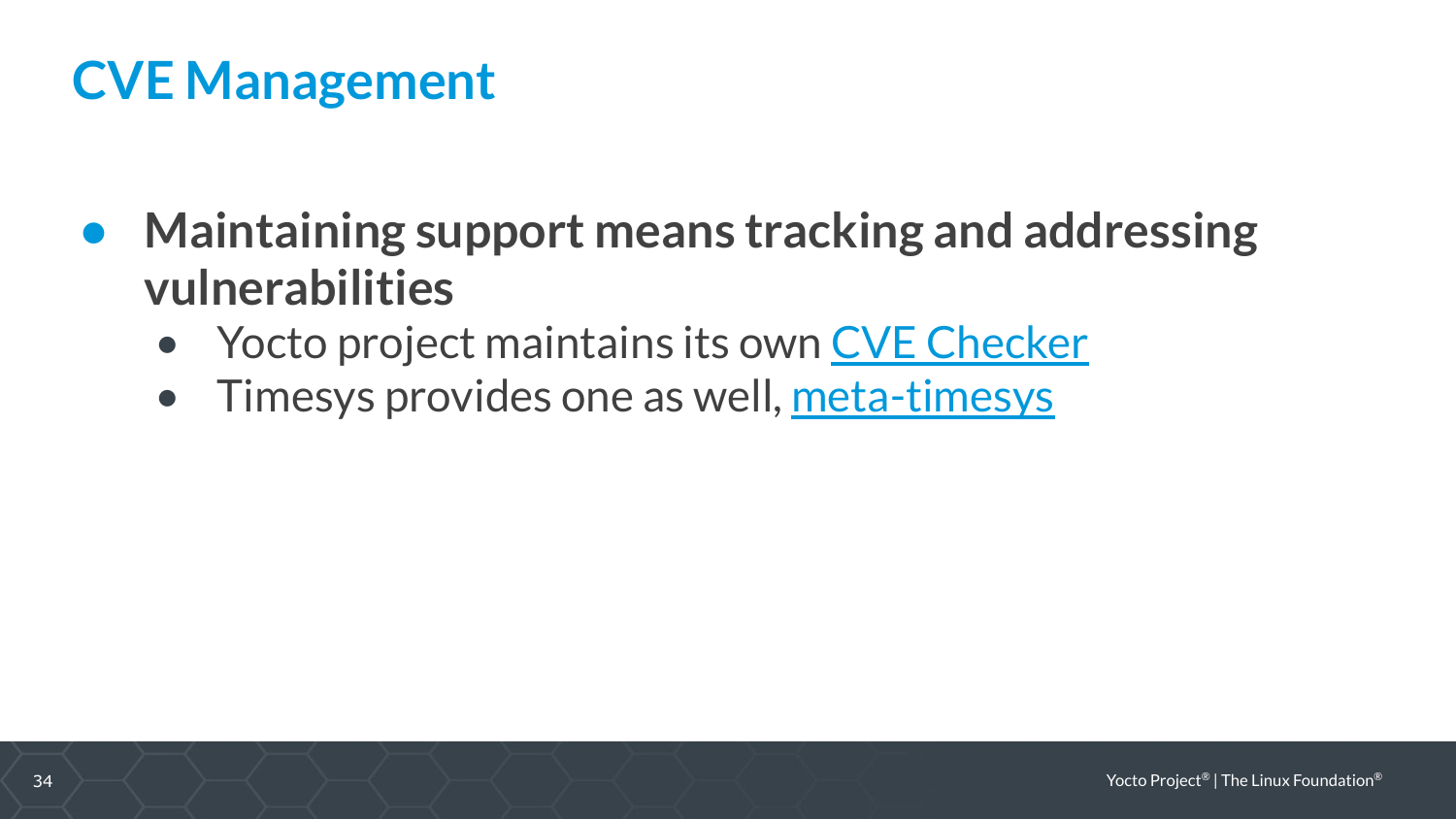

#### **For further reading:**

- **• <https://www.timesys.com/pdf/Timesys-Security-Primer-for-IoT-Embedded-Devices.pdf>**
- **• <https://insights.sei.cmu.edu/blog/threat-modeling-12-available-methods/>**
- **• [https://owasp.org/www-community/Threat\\_Modeling](https://owasp.org/www-community/Threat_Modeling)**
- **• <https://www.yoctoproject.org/docs/current/mega-manual/mega-manual.html>**
- [https://www.yoctoproject.org/docs/current/brief-yoctoprojectqs/brief-yoctoproject](https://www.yoctoproject.org/docs/current/brief-yoctoprojectqs/brief-yoctoprojectqs.html) **[qs.html](https://www.yoctoproject.org/docs/current/brief-yoctoprojectqs/brief-yoctoprojectqs.html)**
- **• [https://elinux.org/images/3/31/Comparison\\_of\\_Linux\\_Software\\_Update\\_Technologie](https://elinux.org/images/3/31/Comparison_of_Linux_Software_Update_Technologies.pdf) [s.pdf](https://elinux.org/images/3/31/Comparison_of_Linux_Software_Update_Technologies.pdf)**
- **• [Designing OSTree based embedded Linux systems with the Yocto Project](https://www.youtube.com/watch?v=3i48NbAS2jU)**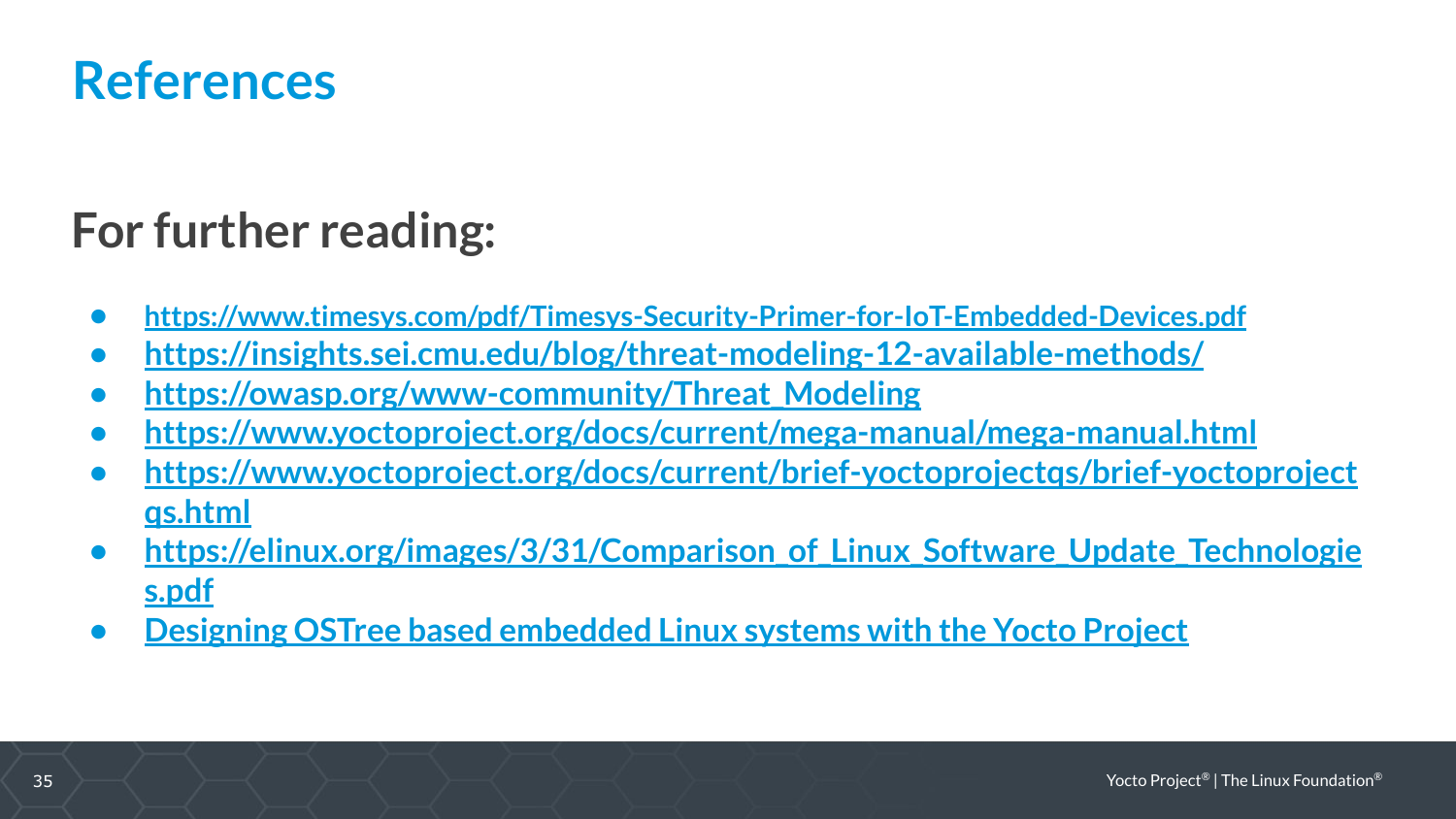# **Timesys Security Survey**

**[https://docs.google.com/forms/d/e/1FAIpQLSf4LlAZ0rhEvrRcSBATs36FJx9Daop1q5](https://docs.google.com/forms/d/e/1FAIpQLSf4LlAZ0rhEvrRcSBATs36FJx9Daop1q5w50-4PLIZ6nwloGQ/viewform) [w50-4PLIZ6nwloGQ/viewform](https://docs.google.com/forms/d/e/1FAIpQLSf4LlAZ0rhEvrRcSBATs36FJx9Daop1q5w50-4PLIZ6nwloGQ/viewform)**